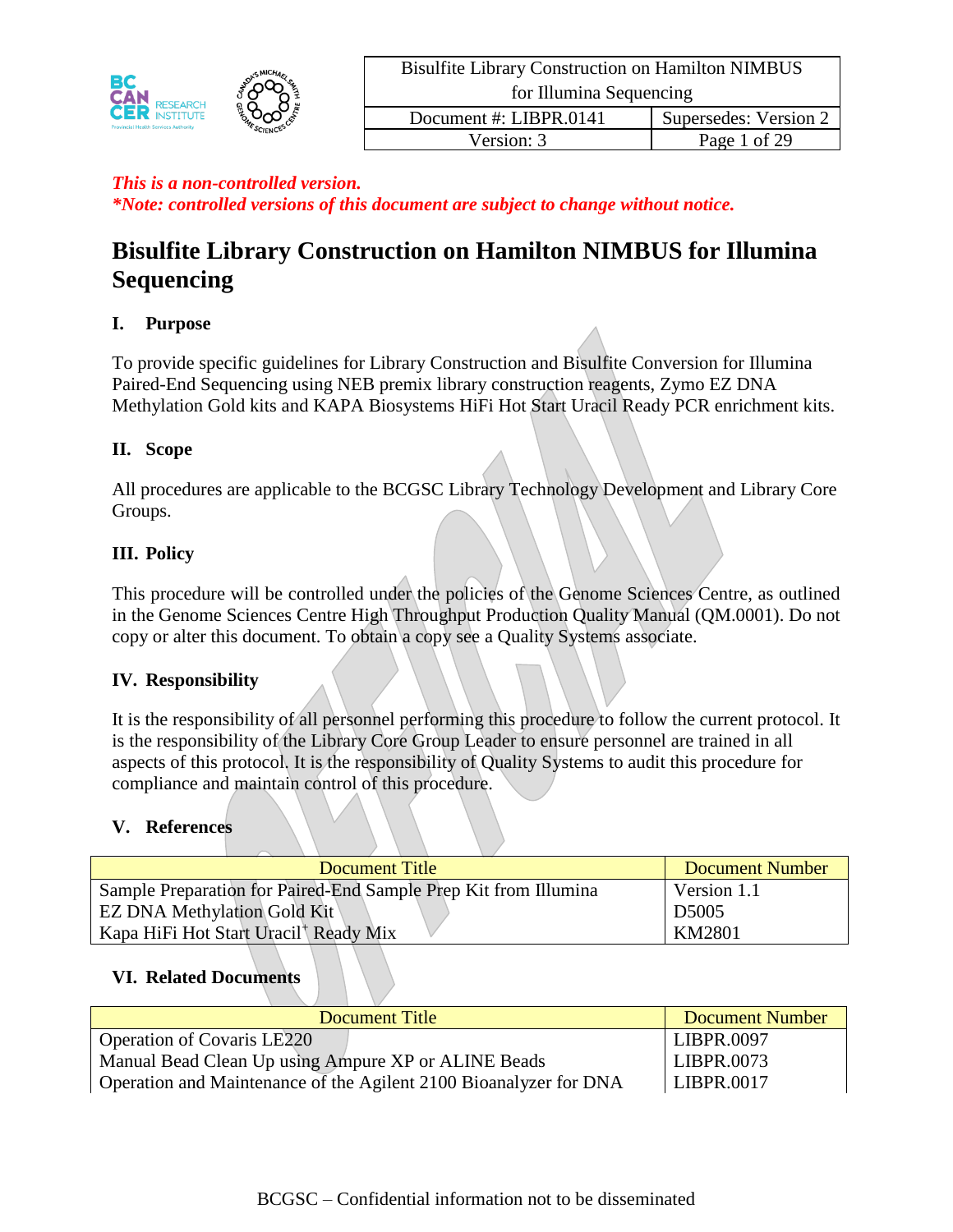|                                             |            | <b>Bisulfite Library Construction on Hamilton NIMBUS</b> |                       |  |
|---------------------------------------------|------------|----------------------------------------------------------|-----------------------|--|
| BC<br><b>CAN RESEARCH</b>                   |            | for Illumina Sequencing                                  |                       |  |
| <b>Provincial Health Services Authority</b> | MESCIENCES | Document #: LIBPR.0141                                   | Supersedes: Version 2 |  |
|                                             |            | Version: 3                                               | Page 2 of 29          |  |

## *This is a non-controlled version.*

*\*Note: controlled versions of this document are subject to change without notice.*

| <b>Document Title</b>                                               | <b>Document Number</b> |
|---------------------------------------------------------------------|------------------------|
| samples                                                             |                        |
| Operation and Maintenance of the Caliper LabChip GX for DNA Samples | LIBPR.0051             |
| using the High Sensitivity Assay                                    |                        |
| Quantifying DNA Samples using the Qubit 4 Fluorometer               | LIBPR.0153             |
| Automated DNA Quantification using the dsDNA Quant-iT High          | <b>LIBPR.0108</b>      |
| Sensitivity Assay Kit and VICTOR <sup>3</sup> V                     |                        |
| <b>JANUS G3 Normalization and Pooling of DNA Samples</b>            | LIBPR.0146             |
| Normalization of Nucleic Acid Concentration using the JANUS         | LIBPR.0113             |
| <b>Automated Workstation</b>                                        |                        |

# **VII. Safety**

All Laboratory Safety procedures will be complied with during this procedure. The required personal protective equipment includes a laboratory coat and gloves. See the safety data sheet (SDS) for additional information.

## **VIII. Materials and Equipment**

| Name                                                          | <b>Supplier</b>    | <b>Number</b>        | Model or Catalogue # |
|---------------------------------------------------------------|--------------------|----------------------|----------------------|
| Sorvall Legend RT Centrifuge                                  | Beckman<br>Coulter | 717004               |                      |
| Bench Coat (Bench Protection Paper)                           | Fisher             | 12-007-186           |                      |
| Black ink permanent marker pen                                | <b>VWR</b>         | 52877-310            |                      |
| NEB Paired-End Sample Prep Premix Kit-End<br>Repair           | <b>NEB</b>         | E6875B-GSC           |                      |
| NEB Paired-End Sample Prep Premix Kit-A<br>Tail               | <b>NEB</b>         | E6876B-GSC           |                      |
| NEB Paired-End Sample Prep Premix Kit-<br>Ligation            | NEB                | E6877B-GSC           |                      |
| <b>DNAAWAY</b>                                                | <b>MBS</b>         | 7010                 |                      |
| dNTP Mix (10mM)                                               | Invitrogen         | 18427-088            |                      |
| <b>GSC Methylated PE Adapters</b>                             | <b>IDT</b>         | In-house<br>annealed |                      |
| Eppendorf Benchtop Centrifuge 5424                            | Eppendorf          | 5424                 |                      |
| <b>EZ DNA Methylation Gold Kit</b>                            | Cedarlane          | D5005                |                      |
| <b>Fisherbrand Textured Nitrile gloves (various</b><br>sizes) | Fisher             | 270-058-53           |                      |
| Soft touch gloves (various sizes)                             | Ultident           | 296359683            |                      |
| Galaxy mini-centrifuge                                        | <b>VWR</b>         | 37000-700            |                      |
| 20µL Pipet-Lite                                               | Rainin             | $L12-20$             |                      |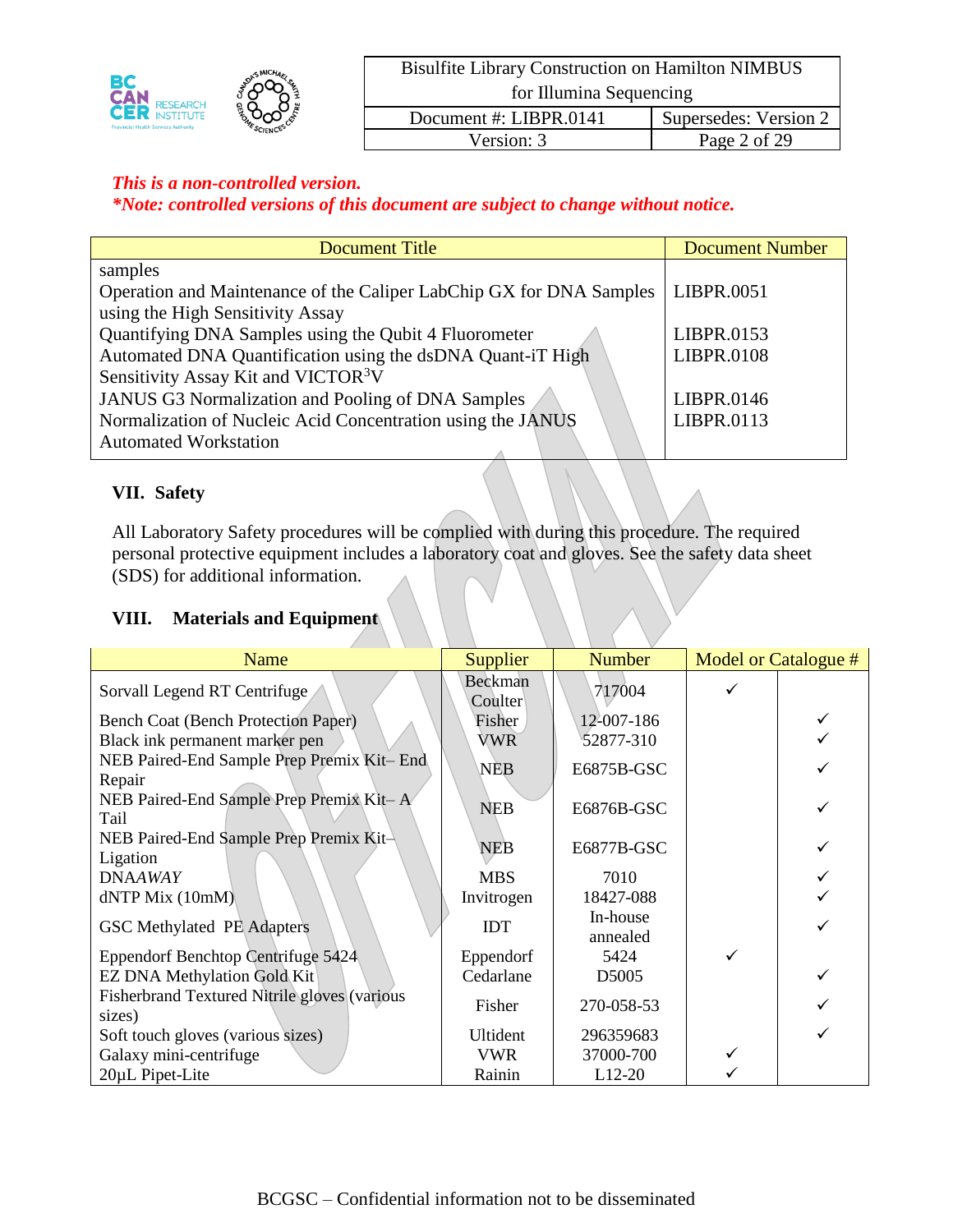|                                             |            | <b>Bisulfite Library Construction on Hamilton NIMBUS</b> |                       |  |
|---------------------------------------------|------------|----------------------------------------------------------|-----------------------|--|
| <b>CAN RESEARCH</b>                         |            | for Illumina Sequencing                                  |                       |  |
| <b>Provincial Health Services Authority</b> | MESCIENCES | Document #: LIBPR.0141                                   | Supersedes: Version 2 |  |
|                                             |            | Version: 3                                               | Page 3 of 29          |  |

| Name                                  | Supplier                  | <b>Number</b>   |              | <b>Model or Catalogue #</b> |
|---------------------------------------|---------------------------|-----------------|--------------|-----------------------------|
| 200µL Pipet-Lite                      | Rainin                    | L12-200         | ✓            |                             |
| Barrier Rainin tips 10µL              | Rainin                    | RT-L10F         |              | ✓                           |
| Barrier Rainin tips 200µL             | Rainin                    | <b>RT-L200F</b> |              | $\checkmark$                |
| Gilson P2 pipetman                    | Mandel                    | GF-44801        |              | $\checkmark$                |
| Gilson P10 pipetman                   | Mandel                    | GF-44802        |              | $\checkmark$                |
| Gilson P20 pipetman                   | Mandel                    | GF23600         |              | $\checkmark$                |
| Gilson P200 pipetman                  | Mandel                    | GF-23601        |              | $\checkmark$                |
| Gilson P1000 pipetman                 | Mandel                    | GF-23602        |              | $\checkmark$                |
| Finnpipette F1 0.2-2µL                | Thermo<br>scientific      | 4641010         |              |                             |
| Finnpipette F1 2-20µL                 | Thermo<br>scientific      | 4641060         |              |                             |
| Finnpipette F1 20-200µL               | Thermo<br>scientific      | 4641080         |              |                             |
| Finnpipette F1 100-1000µL             | Thermo<br>scientific      | 4641100         |              | ✓                           |
| Distriman repeater pipette            | Gilson                    | GF-F164140      |              | ✓                           |
| Distriman tips 1250µL                 | Gilson                    | F164140         |              |                             |
| Ice bucket                            | Fisher                    | 11-676-36       |              |                             |
|                                       |                           | MS2S9-Agilent-  | $\checkmark$ |                             |
| <b>IKA Works Vortexer</b>             | Agilent                   | 5065-4428       |              |                             |
| Large Kimwipes                        | Fisher                    | 06-666-117      |              | ✓                           |
| Diamond Filter tips 10µL              | Mandel                    | GF-F171203      |              | $\checkmark$                |
| Diamond Filter tips 30µL              | Mandel                    | GF-F171303      |              | $\checkmark$                |
| Diamond Filter tips 200µL             | Mandel                    | GF-F171503      |              | $\checkmark$                |
| Diamond Filter tips 1000µL            | Mandel                    | GF-F171703      |              |                             |
| Finntip Filter tips $10 \mu L$        | Thermo<br>scientific      | 21377354        |              |                             |
| Finntip Filter tips 20µL              | Thermo<br>scientific      | 21377353        |              |                             |
| Finntip Filter tips 200µL             | Thermo<br>scientific      | 14386374        |              |                             |
| Finntip Filter tips 1000µL            | Thermo<br>scientific      | 21377604        |              | ✓                           |
| Nuclease Free 1.5mL tube              | Ambion                    | 12400           |              | $\checkmark$                |
| PCRmax Alpha Cycler 4                 | Froggabio/<br>Cole Parmer | AC496           | ✓            |                             |
| Kapa HiFi Hot Start Uracil+ Ready Mix | Kapa<br><b>Biosystems</b> | KM2801          |              | $\checkmark$                |
| PE primer 1.0                         | In-house                  | N/A             | N/A          | N/A                         |
| PE indexed primers                    | <b>IDT</b>                | N/A             |              |                             |
| Small Autoclave waste bags 10x15"     | Fisher                    | 01-826-4        |              | ✓                           |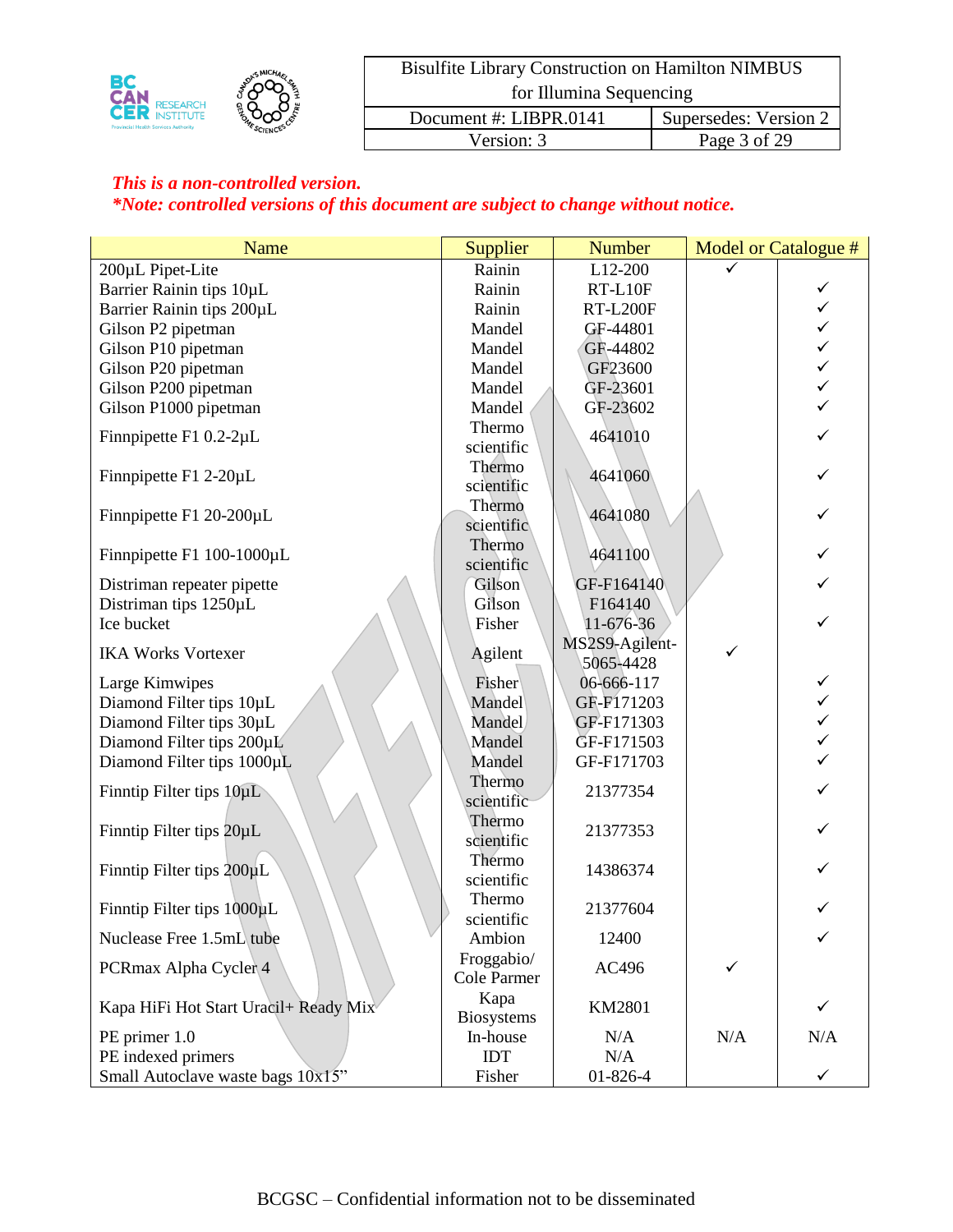|                                             |            | <b>Bisulfite Library Construction on Hamilton NIMBUS</b> |                       |  |
|---------------------------------------------|------------|----------------------------------------------------------|-----------------------|--|
| <b>CAN RESEARCH</b>                         |            | for Illumina Sequencing                                  |                       |  |
| <b>Provincial Health Services Authority</b> | MESCIENCES | Document #: LIBPR.0141                                   | Supersedes: Version 2 |  |
|                                             |            | Version: 3                                               | Page 4 of 29          |  |

### *This is a non-controlled version.*

*\*Note: controlled versions of this document are subject to change without notice.*

| Name                                 | <b>Supplier</b>                    | <b>Number</b> | Model or Catalogue # |     |
|--------------------------------------|------------------------------------|---------------|----------------------|-----|
| Unmethylated Lambda DNA              | Promega                            | D1521         |                      |     |
| Wet ice                              | In-house                           | N/A           | N/A                  | N/A |
| <b>VWR</b> foil seals                | <b>VWR</b>                         | 60941-126     |                      | ✓   |
| Aluminum foil tape, 3"x 60 yds       | Scotch/3M                          | 34000740      |                      | ✓   |
| PCR Clean DX (ALINE beads)           | <b>ALINE</b><br><b>Biosciences</b> | $C-1003-450$  |                      | ✓   |
| AB1000 96-well plate                 | Thermo<br>Scientific               | FSSP9743245   |                      | ✓   |
| ABgene 1.2mL plate                   | Abgene                             | AB1127        |                      | ✓   |
| MagMax Microtiter 96 Deep well plate | Applied<br><b>Biosystems</b>       | 4388476       |                      | ✓   |
| Peltier adapter                      | In-house                           | N/A           | N/A                  | N/A |
| 96-well reservoir plate 450µL        | PerkinElmer                        | 20815114      |                      | ✓   |

#### **These sequences are for internal use only:**

#### **Cytosine Methylated PE Adapters (for ordering)**

#### **A/iMe-dC/A/iMe-dC/T/iMe-dC/TTT/iMe-dC//iMe-dC//iMe-dC/TA/iMe-dC/A/iMedC/GA/iMe-dC/G/iMe-dC/T/iMedC/TT/iMe-dC//iMe-dC/GAT/iMe-dC/\*T \*** Phosphorothioate Bond

#### **/5Phos/GAT/iMe-dC/GGAAGAG/iMe-dC/GGTT/iMe-dC/AG/iMe-dC/AGGAATG/iMedC//iMe-dC/GAG**

**In plain sequence (for reading):** 5´ ACACTCTTTCCCTACACGACGCTCTTCCGATCT 3´

3´ GAGCCGTAAGGACGACTTGGCGAGAAGGCTAG 5´

#### **PE PCR Primers**

PE PCR 1.0: 5' AATGATACGGCGACCACCGAGATCTACACTCTTTCCCTACACGACGCTCTTCCGATCT

PE PCR 2.0 with index 5' CAAGCAGAAGACGGCATACGAGATNNNNNNCGGTCTCGGCATTCCTGCTGAACCGCTCTTCCGATCT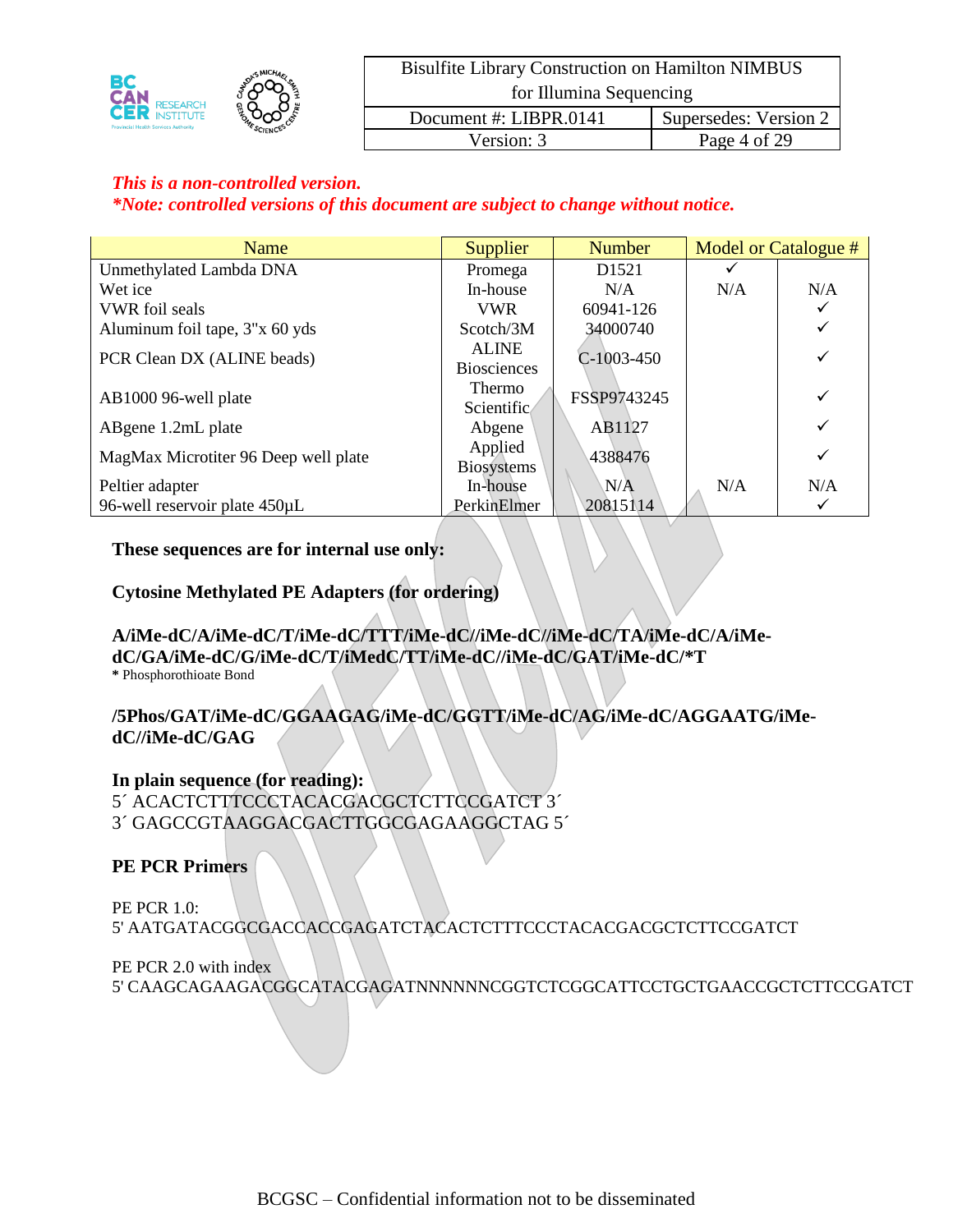

#### **Bisulfite Conversion Library Construction Work Flow**

#### **IX. Introduction and Guidelines**

#### **1. Introduction and Upstream set up**

- 1.1. Ensure proper personal protective equipment is used when handling sample plates, reagents and equipment. Treat everything with clean PCR techniques.
- 1.2. Wipe down the assigned workstation, pipettes, tip boxes and small equipment with DNA *AWAY*. Ensure you have a clean working surface before you start.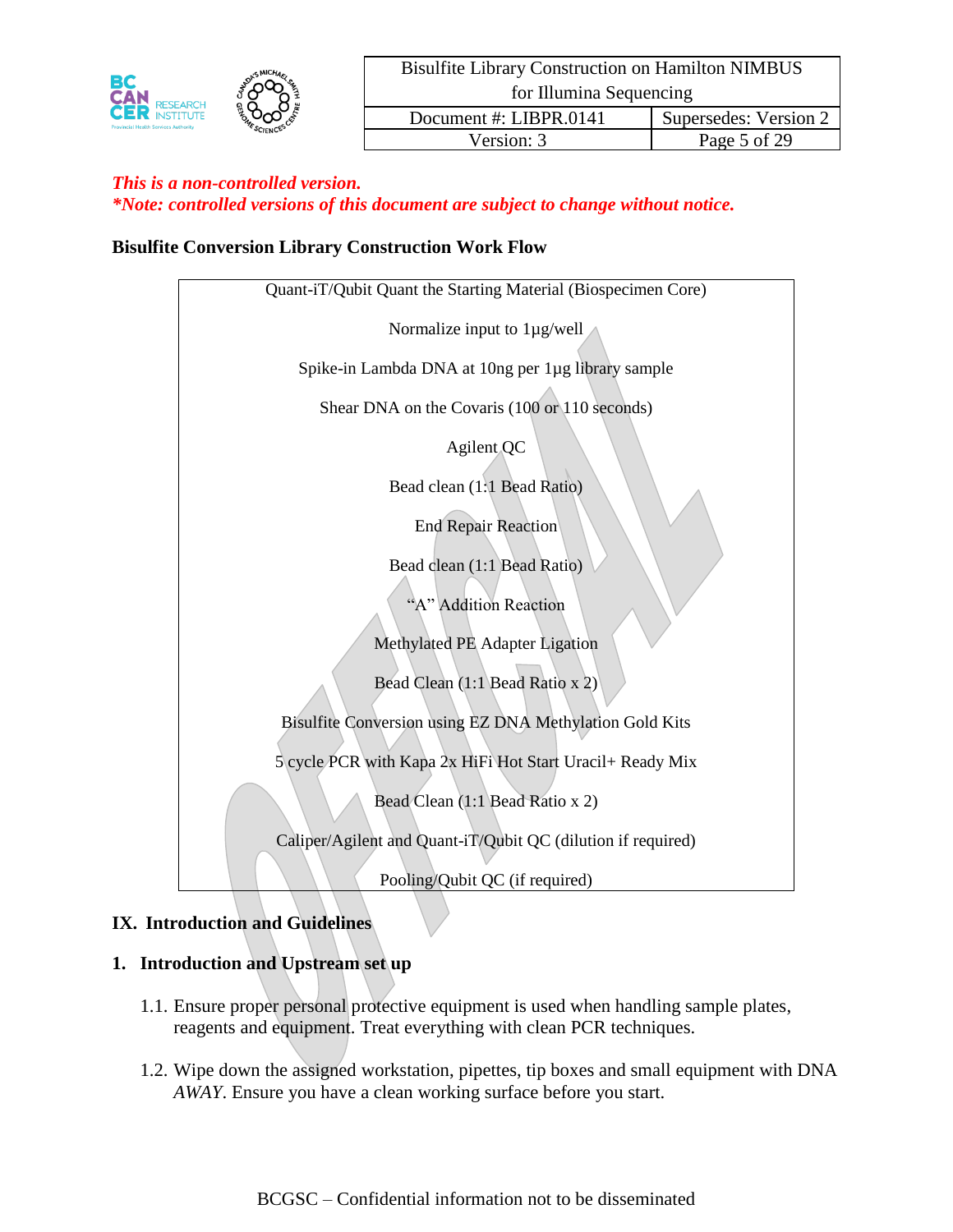

- 1.3. Pre-PCR and Post-PCR work should be performed at the designated workstations.
- 1.4. Acronyms: NA stands for Not Applicable. Pre-LC refers to Pre-Library Construction. Post-LC refers to Post-Library Construction. BC refers to Bead Clean.
- 1.5. Discuss with the supervisor/designated trainer the results of every QC step. Report and record equipment failures and/or malfunctions and variations in reaction well volumes.

#### **2. General Plate Guidelines**

- 2.1. Only 1 plate can be processed at a time by one technologist using the Hamilton NIMBUS.
- 2.2. To avoid cross-well contamination, reaction plates should never be vortexed and plate seals should never be re-used. Use NIMBUS for mixing and protocol "Resuspend Samples.med" to resuspend samples.
- 2.3. Use only VWR foil seals for both short term storage and tetrad incubations and 3M aluminum foil seal for long term storage.
- 2.4. Quick spin the plate(s) at 4ºC for 1 minute at 2000g before being placed on the NIMBUS and after incubation.
- 2.5. Sample plates can be stored at -20ºC overnight after every step except post Adenylation and post Ligation. Adenylation and Ligation must be performed on the same day. At least one bead clean must be performed post Ligation.

#### **3. Starting Material**

3.1. A minimum of 1µg of intact gDNA (as measured by Qubit or Quant-iT) is required. Your supervisor will specify if less than  $1\mu$ g can be used. HL60 genomic DNA  $(1\mu$ g) will be used as a positive control and EB will be used as a negative control.

#### **4. General Brew Preparation Guidelines**

- 4.1. Double check the QA release and expiry date of each reagent.
- 4.2. Thaw required reagents and premixed brews and place them on ice. Enzymes should be left in the freezer until ready to use. Each premix is limited to 3 times freeze-thaws for library construction use.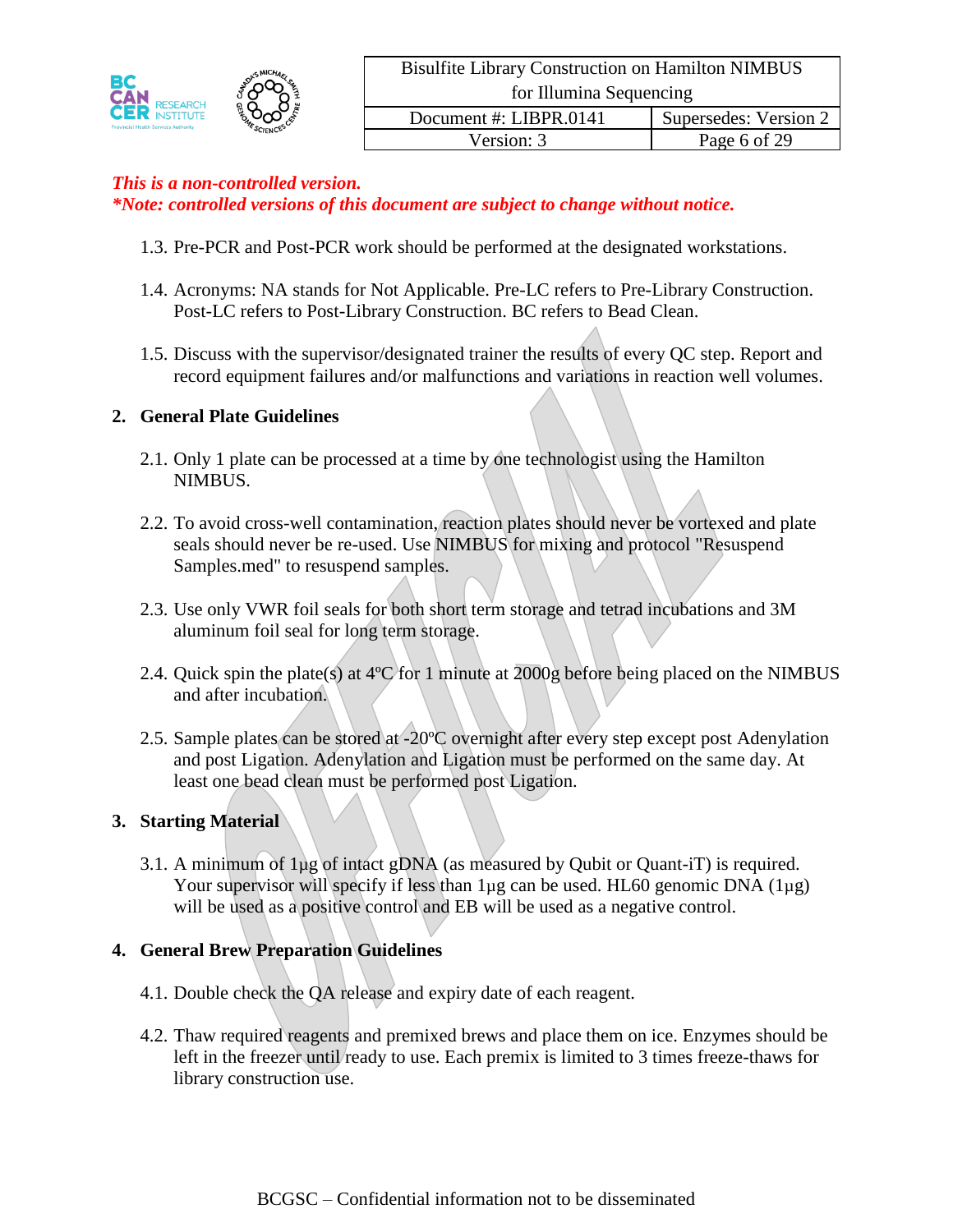- 4.3. Reagents and enzymes should be well mixed, the former by pulse-vortexing and the latter by gentle tapping of the tube or gentle repeat inversions. Treat premixed brews as enzymes. After mixing, quick spin down in a mini-centrifuge.
- 4.4. Once prepared, all brews should be well mixed by gentle, repeated pulse-vortexing to ensure equal distribution of all components and thus uniformity of enzymatic reactions across a plate. The Ligation brew is particularly viscous.
- 4.5. All reactions require the preparation of a Brew Source Plate.
- 4.6. All brews are aliquoted by the technician. No dead volume is required as DNA is added to the brew. It is imperative that utmost care is taken to aliquot exact volume.
- 4.7. Follow instructions in this SOP to determine the volume of premixed brew per well.
- 4.8. For preparation of PCR brew, the KAPA 2x HiFi Hot Start Uracil+ Ready Mix must be aliquoted in the PCR Clean Room laminar flow hood (5th floor) or in the Library Construction BSC (6th floor). PE PCR primer 1.0 must be thawed and added in the Blood Room laminar flow hood (5th floor) or on the bench in the Library Construction Room (6th floor).

# **5. Hamilton NIMBUS Handling Guidelines**

- 5.1. Reaction brews vary in viscosity, selecting the correct pipetting technique is therefore essential to ensure accurate volume transfer.
- 5.2. This SOP doesn't require any dead volume for brews. The dead volume required by the NIMBUS in the 96-well reservoir is 25mL.
- 5.3. For each reaction setup, confirm the plate and tip box locations on the NIMBUS deck match the software deck layout on the computer screen.
- 5.4. Ensure plate seals are removed before starting the NIMBUS program.
- 5.5. The following steps are generally followed:
	- 5.5.1. Start Hamilton Run Control
	- 5.5.2. Open: File/Production/LibraryConstruction/LibraryConstruction-Scheduler.wfl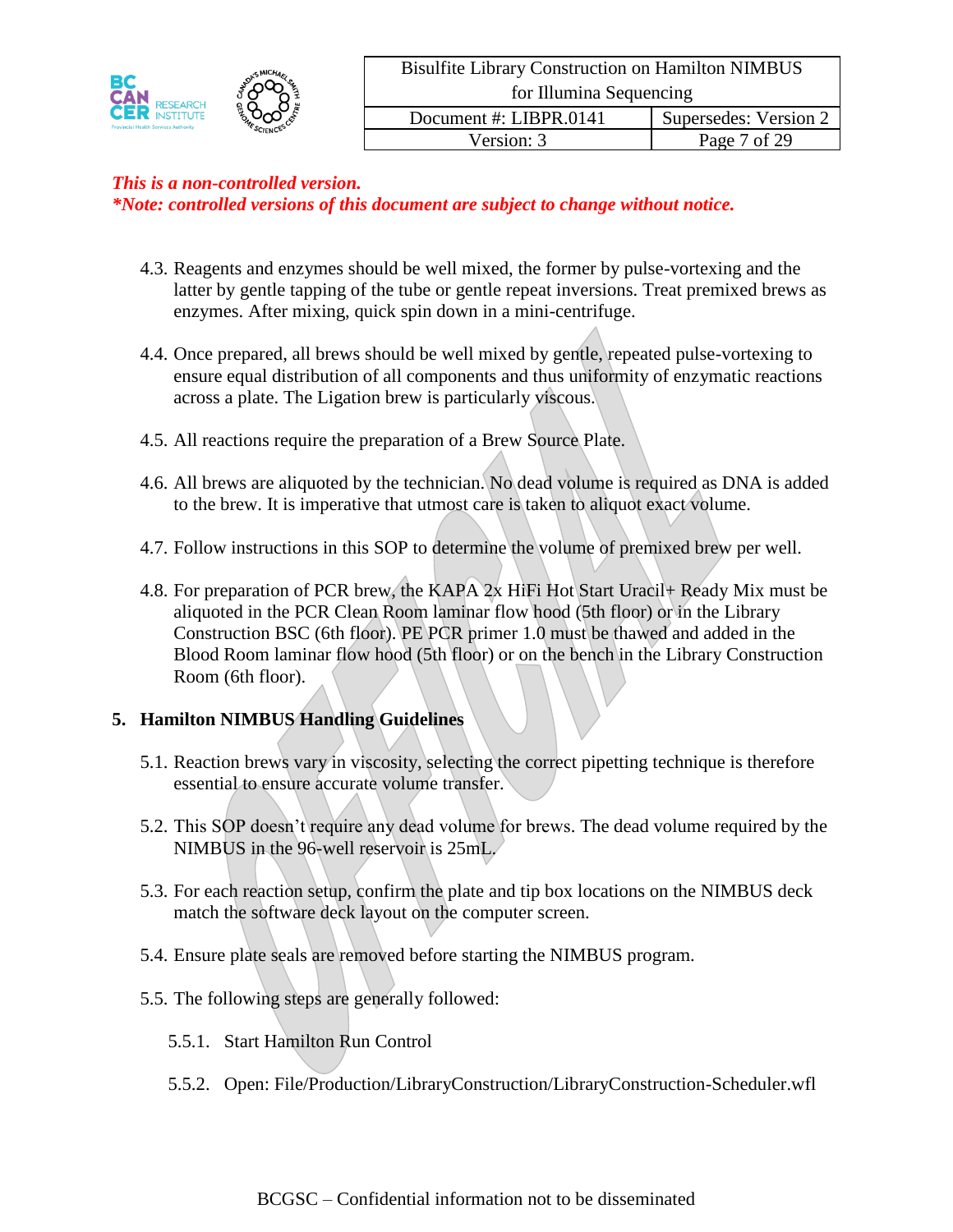|                                                                                       |  | <b>Bisulfite Library Construction on Hamilton NIMBUS</b> |                       |  |
|---------------------------------------------------------------------------------------|--|----------------------------------------------------------|-----------------------|--|
| BC<br><b>CAN RESEARCH</b><br>SCIENCESC<br><b>Provincial Health Services Authority</b> |  | for Illumina Sequencing                                  |                       |  |
|                                                                                       |  | Document #: LIBPR.0141                                   | Supersedes: Version 2 |  |
|                                                                                       |  | Version: 3                                               | Page 8 of 29          |  |

#### 5.5.3. Select Bisulfite v1

5.6. The NIMBUS bead cleanup modules in this SOP are based on the following conditions:

| <b>Bead</b><br><b>Binding</b><br><b>Time</b><br>(mins) | 1 <sup>st</sup> Magnet<br><b>Clearing Time</b><br>(mins) | 2 X 70%<br><b>EtOH</b><br><b>Wash Vol</b><br>$(\mu L)$ | <b>Ethanol</b><br><b>Air-dry</b><br>Time (mins) | <b>Elution</b><br><b>Volume</b><br>$(\mu L)$ | <b>Elution</b><br>time<br>(mins) | 2 <sup>nd</sup> Magnet<br><b>Clearing time</b><br>(mins) |
|--------------------------------------------------------|----------------------------------------------------------|--------------------------------------------------------|-------------------------------------------------|----------------------------------------------|----------------------------------|----------------------------------------------------------|
| 15                                                     |                                                          | 150                                                    |                                                 | $20 - 52$                                    |                                  |                                                          |

Note: The bead to reaction ratio is 1:1 for all steps to ensure that the final library size is maximized.

**Allow ALINE beads and 70% ethanol to equilibrate to room temperature by storing at room temperature for at least 30 minutes prior to use. Failure to do so may result in a reduction in yield.**

#### **X. Procedure**

**Note: If you are unsure of which Nimbus protocol version to use, please consult your supervisor.**

**Note: ALINE beads (PCR Clean DX) and Ampure XP beads can be used interchangeably in the magnetic bead clean up steps**

- **1. Initial QC** 
	- 1.1. For each gDNA 96 well stock plate, quantify according to the following SOP:

LIBPR.0108 - Automated DNA Quantification using the dsDNA Quant-iT High Sensitivity Assay Kit and VICTOR<sup>3</sup>V

## **2. Sample Normalization on the JANUS Automated Workstation**

2.1. Normalize input to  $1\mu$ g as directed by your supervisor AND according to the following SOP:

LIBPR.0113 - Normalization of Nucleic Acid Concentration using the JANUS Automated Workstation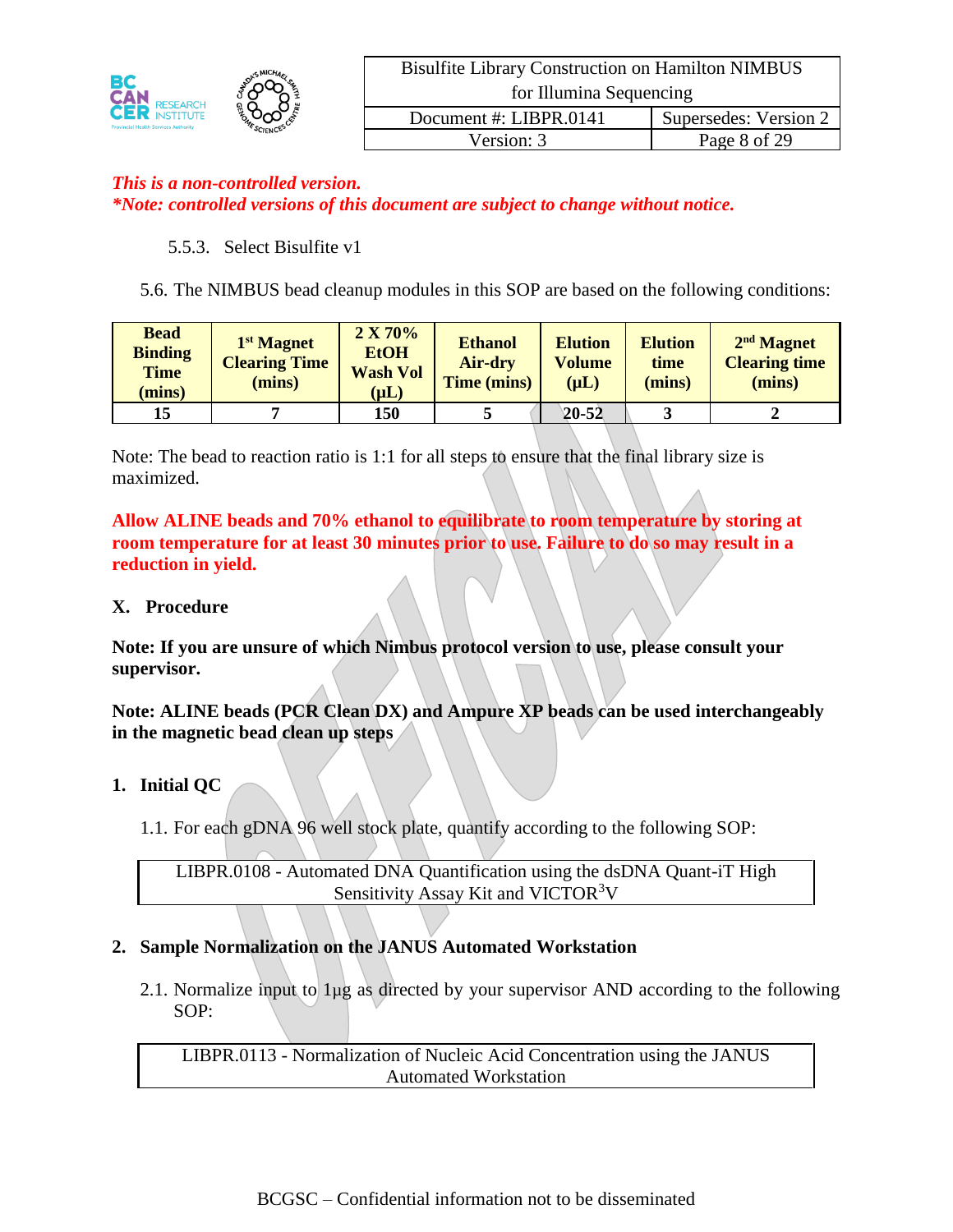

#### **3. Unmethylated Lambda DNA Spike-In**

- 3.1. In order to track the efficiency of bisulfite conversion, it is necessary to spike in unmethylated Lambda DNA to the starting material. Add 10ng of Lambda DNA per  $\mu$ g to starting material. This needs to be done before shearing. The total volume of the sample with Lambda DNA spike in should equal  $62.5\mu L$ . The HL60 gDNA control sample must also be spiked in with 10ng of Lambda DNA per 1 $\mu$ g of gDNA material.
- 3.2. If processing more than 16 samples, log into the following NIMBUS program for automated Lambda DNA spike in. If processing 16 samples or less, add the spike in manually (refer to Appendix C).
- 3.3. The robot will transfer  $2\mu L$  of  $5\frac{nq}{\mu}$  L Lambda DNA from to the destination wells. The Lambda DNA must be arrayed in the same number of columns as the destination plate.

Hamilton Run Control: File> Open> Production> LibraryConstruction > Library Construction-Scheduler.wfl > Bisulfite v1 > **Spike-in Lambda**

#### **4. Covaris LE220 Series Shearing**

4.1. To transfer gDNA + Lambda spike in to a Covaris plate or a Covaris 8-strip tubes, log into the following NIMBUS program:

Hamilton Run Control: File> Open> Production> LibraryConstruction > Library Construction-Scheduler.wfl > Bisulfite v1 > **Shearing Setup**

- 4.2. The NIMBUS pierces the Covaris foil one column at a time using P300 tips.
- 4.3. After piercing is complete, DNA is transferred into the Covaris plate/Covaris strip tubes using P50 tips.
- 4.4. Cover the Covaris plate with VWR foil seals. Covaris strip tubes can be covered with Covaris foil strips.
- 4.5. Refer to the following SOP for shearing instructions:

LIBPR.0097 - Operation of the Covaris LE220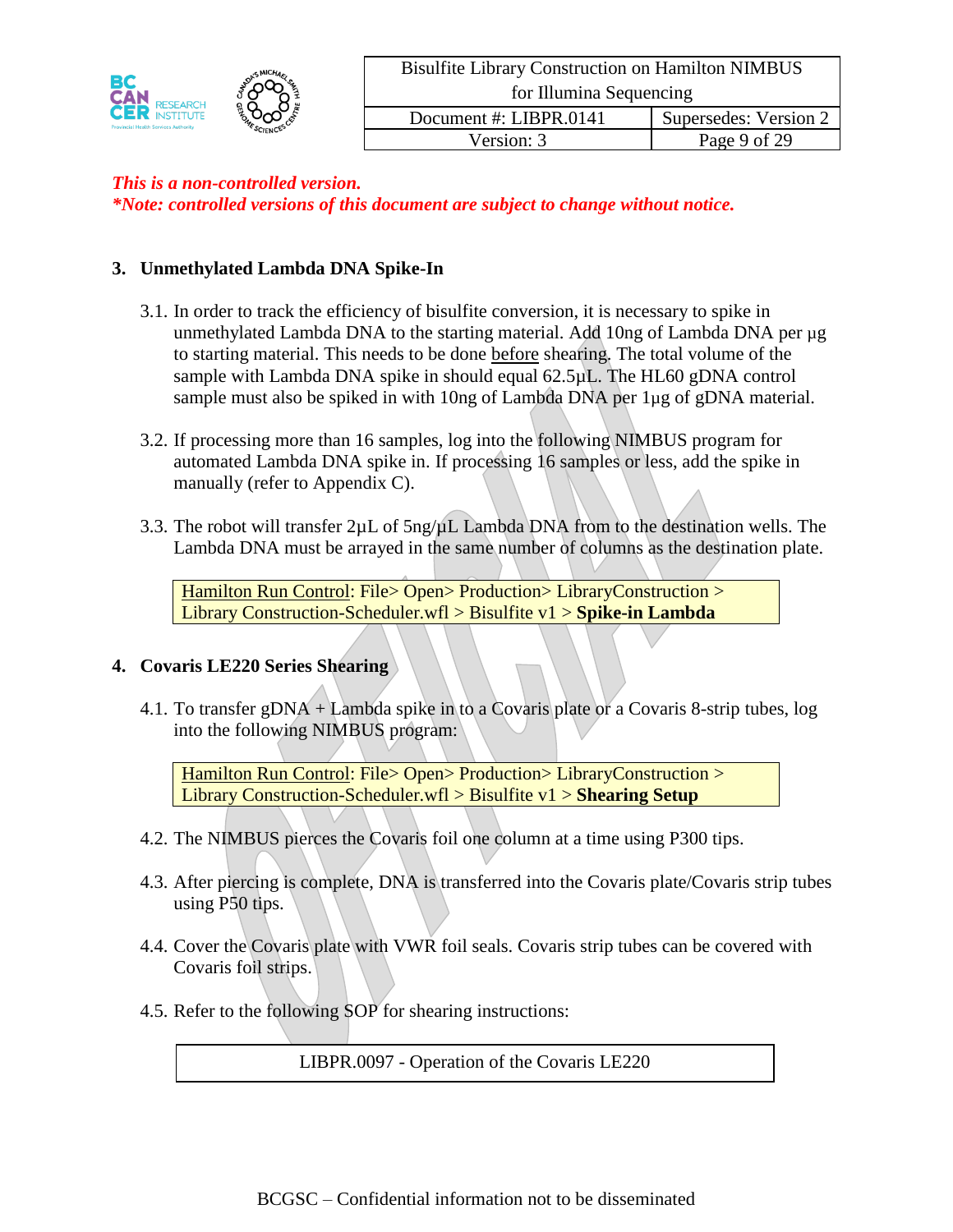

> **Make sure that you have performed the shearing twice with a spin in between according to the SOP above.**

## **5. Agilent HS DNA QC after shearing – Spot Check**

5.1. For each 96 well plate of sheared samples, use 1µL from 11 random samples (ensure that the positive and negative controls are selected) to spot check on a High Sensitivity DNA Agilent Assay.

> LIBPR.0017 - Operation and Maintenance of the Agilent 2100 Bioanalyzer for DNA samples

5.2. The profile for sonicated DNA should have the peak close to 300 bp (see Appedix B-Figure 1). Consult with your supervisor to confirm the sonicated DNA profiles. Repeat shearing may be necessary in some cases. If needed, ask your supervisor for the additional required sonication time.

#### **6. Bead Clean Up after Shearing**

6.1. Log into the following program to transfer sheared product to an AB1000 plate:

Hamilton Run Control: File> Open> Production> LibraryConstruction > Library Construction-Scheduler.wfl> Bisulfite v1> **Transfer out of Covaris**

6.2. Log into the following program to clean up sheared gDNA:

Hamilton Run Control: File> Open> Production> LibraryConstruction > Library Construction-Scheduler.wfl> Bisulfite v1> **Bead Clean Sheared DNA**

6.3. Dispense reagents according to the plate layout as described below. Dispense ethanol into a clean deep well block immediately prior to each bead clean.

| <b>Reagent</b>               | <b>Labware</b>                | Volume/well (µL) |
|------------------------------|-------------------------------|------------------|
| 70% Ethanol $(2nd BC)$       | 2mL MagMAX deep well plate    | 350              |
| <b>ALINE PCRDX Beads</b>     | AB1127 plate                  | $112.5*$         |
| <b>Qiagen Elution buffer</b> | EK 2036 Low Profile Reservoir | Fill to line     |

\*Includes 50µL dead volume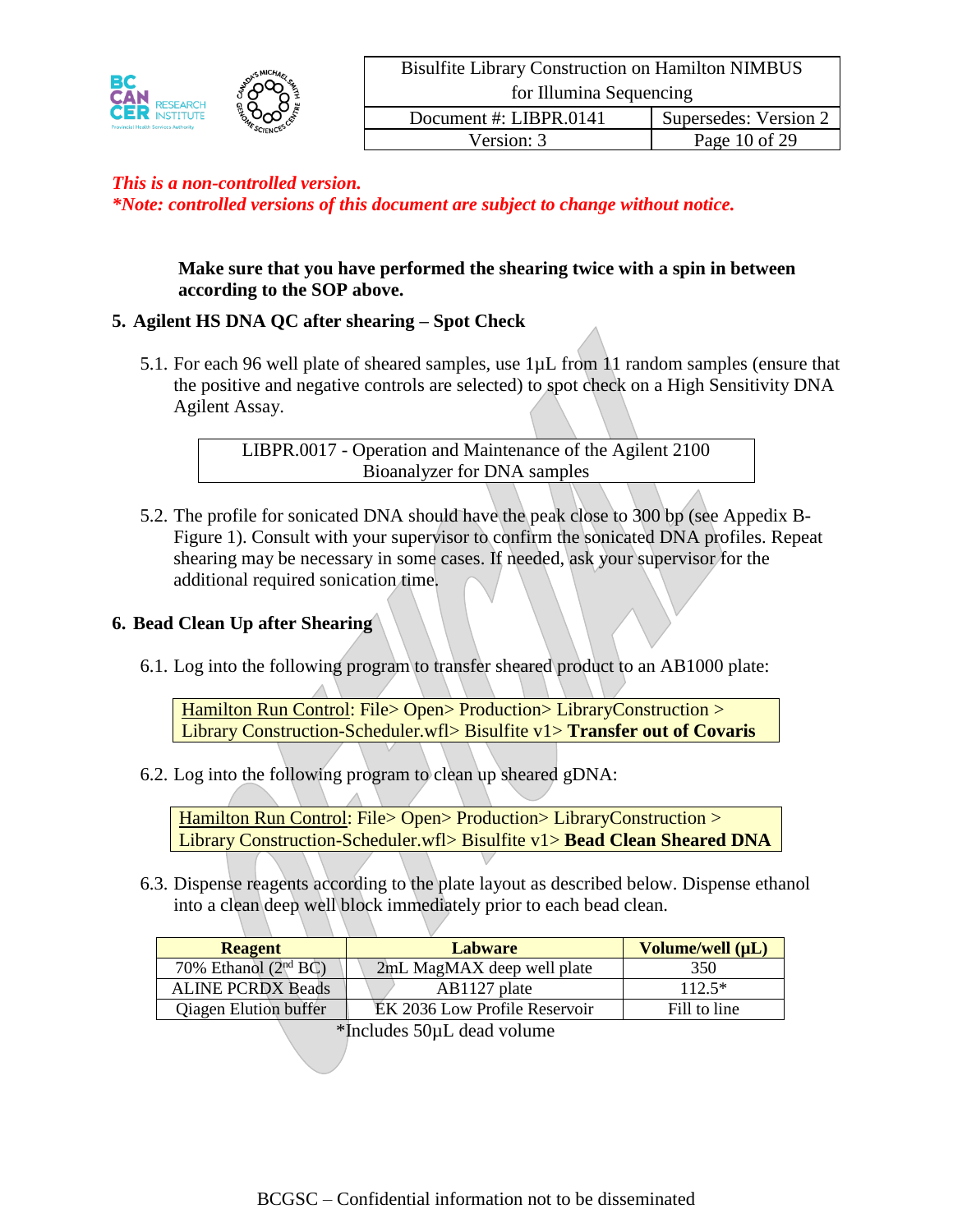

#### **7. End-Repair and Phosphorylation Reaction**

- 7.1. End-Repair Premix must be thawed on ice and then gently mixed prior to dispensing brew into the brew plate using volumes described below. Note that aliquot volumes have to be exact, as there is no dead volume.
- 7.2. Use a Distriman repeater pipette to dispense brew in as many wells as needed.

| <b>Solution</b>              | Volume (µL/well) |  |  |
|------------------------------|------------------|--|--|
| End-Repair Premix (NEB)      |                  |  |  |
| <b>DNA</b>                   |                  |  |  |
| <b>Total Reaction Volume</b> |                  |  |  |

7.3. Log into NIMBUS Program as follows:

Hamilton Run Control: File> Open> Production> LibraryConstruction > Library Construction-Scheduler.wfl> Bisulfite v1> **End Repair**

- 7.4. The brew plate is the "REACTION" and the DNA plate is the "DNA Sample." After completion of the Nimbus program, seal the plate and quick spin at 4ºC for 1 minute. Inspect the reaction plate for any variations in volume.
- 7.5. Incubate End-Repair reaction plate at 20ºC for 30 minutes. The total reaction volume is 58.5µL. Enter '58' for reaction volume.

# **Tetrad Program: Run > LIBCOR > ER**

7.6. After the 30 minute incubation, store plate at -20ºC or proceed to bead clean.

## **8. Bead Clean End-Repaired DNA**

8.1. Log into the NIMBUS program as follows:

Hamilton Run Control: File> Open> Production> LibraryConstruction > Library Construction-Scheduler.wfl> Bisulfite v1> **Bead Clean ER**

8.2. Dispense reagents according to the plate layout as described below. Dispense ethanol into a clean deep well block immediately prior to each bead clean.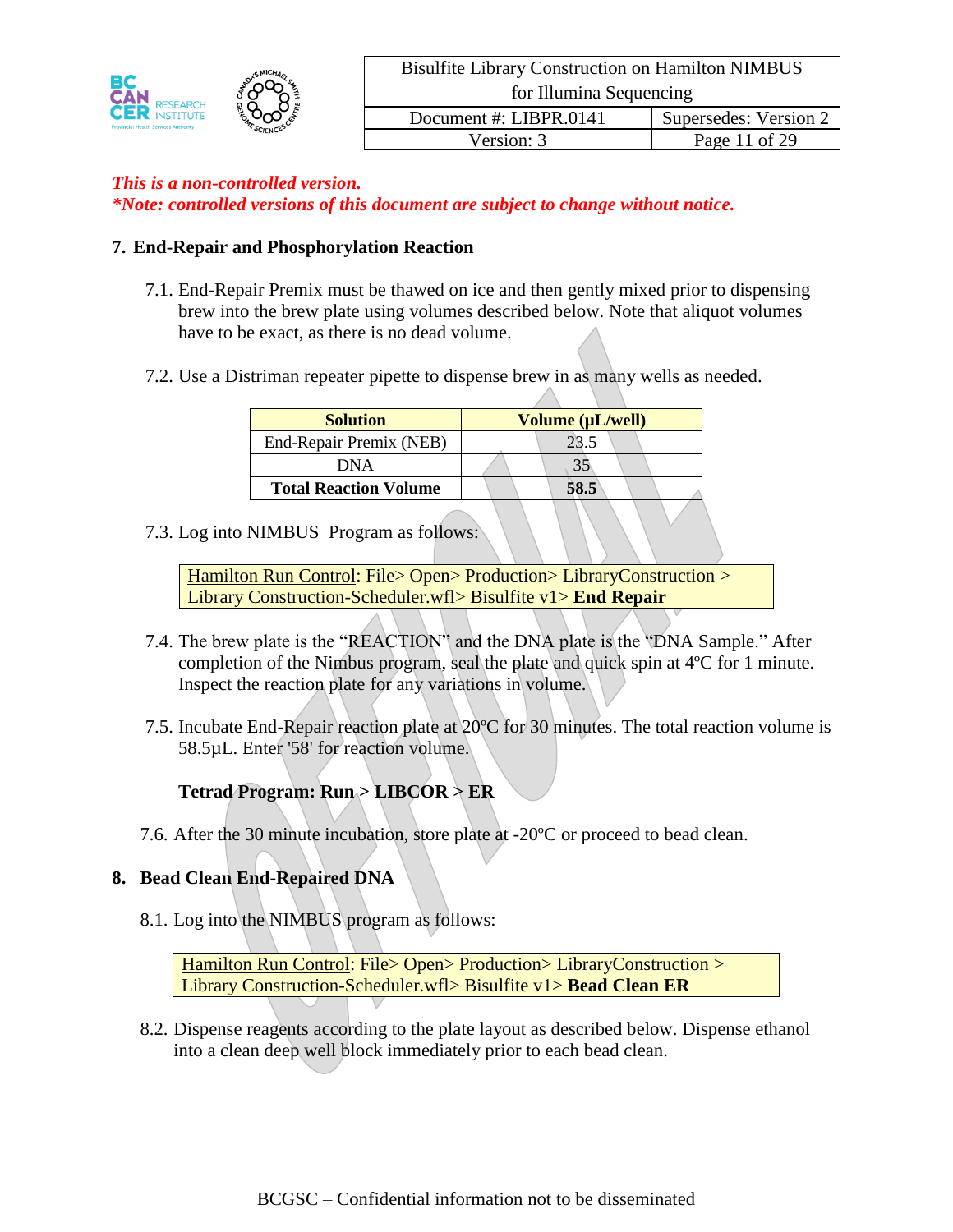

# *This is a non-controlled version.*

*\*Note: controlled versions of this document are subject to change without notice.*

| Reagent                              | Labware                       | Volume/well $(\mu L)$ |  |
|--------------------------------------|-------------------------------|-----------------------|--|
| 70% Ethanol                          | 2 mL MagMAX deep well plate   | 350                   |  |
| <b>ALINE PCRDX Beads</b>             | AB1127 plate                  | $108.5*$              |  |
| <b>Qiagen Elution buffer</b>         | EK 2036 Low Profile Reservoir | Fill to line          |  |
| $*l$ and $\epsilon$ 60.1 deed velume |                               |                       |  |

\*Includes 50µL dead volume

8.3. Note that bead clean End-Repaired product can be stored at -20ºC.

#### **9. Addition of an 'A' Base (A-Tailing) Reaction**

- 9.1. A-Tailing Premix must be thawed on ice and then gently mixed prior to dispensing brew into the brew plate using volumes described below. Note that aliquot volumes have to be exact, as there is no dead volume.
- 9.2. Use a Distriman repeater pipette to dispense brew in as many wells as needed.

| <b>Solution</b>               | Volume (µL/well) |
|-------------------------------|------------------|
| dA Tailing Reaction Mix (NEB) |                  |
| End-Repair + $BC$ DNA         |                  |
| <b>Total Reaction Volume</b>  |                  |

9.3. Log into NIMBUS Program as follows:

Hamilton Run Control: File> Open> Production> LibraryConstruction > Library Construction-Scheduler.wfl> Bisulfite v1> **A-Tailing**

- 9.4. The brew plate is the "REACTION" and the DNA plate is the "DNA Sample." After completion of the Nimbus program, seal the plate and quick spin at 4ºC for 1 minute. Inspect the reaction plates for any variations in volume.
- 9.5. Incubate A-Tailing reaction plate at 37ºC for 30 minutes; 70ºC for 5 minutes; 4ºC for 5 minutes; 4ºC hold. Enter '50' for reaction volume.

## **Tetrad Program: Run > LIBCOR > ATAIL**

9.6. Thaw the ligation brew and **Methylated PE adapter** during the adenylation reaction.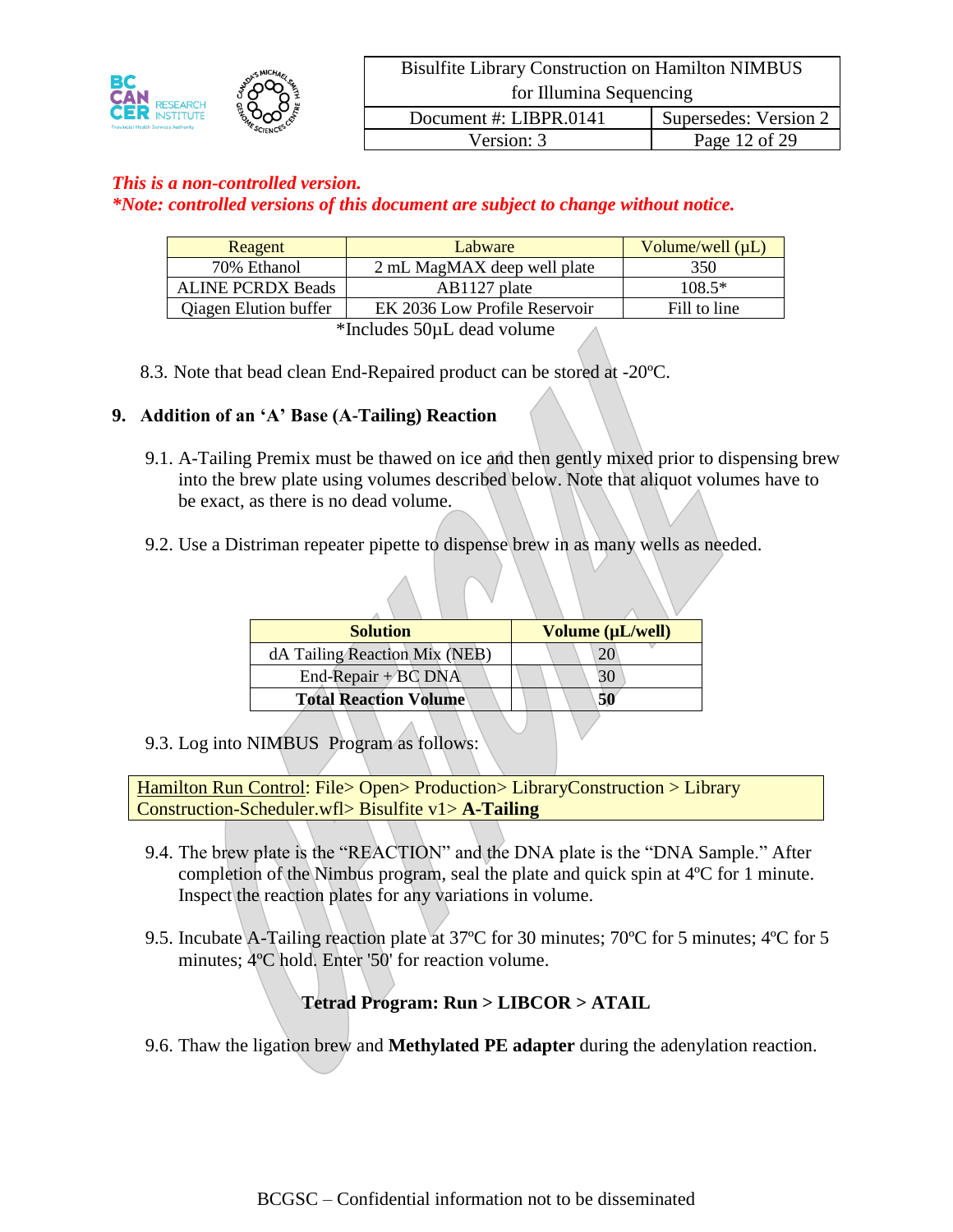|                                             |             | <b>Bisulfite Library Construction on Hamilton NIMBUS</b> |                       |
|---------------------------------------------|-------------|----------------------------------------------------------|-----------------------|
| <b>CAN RESEARCH</b>                         |             | for Illumina Sequencing                                  |                       |
| <b>Provincial Health Services Authority</b> | ME SCIENCES | Document #: LIBPR.0141                                   | Supersedes: Version 2 |
|                                             |             | Version: 3                                               | Page 13 of 29         |

9.7. After the incubation, immediately proceed to methylated adapter ligation. Quick spin plate and store on ice while setting up the ligation reaction.

## **Note: Do not bead clean adenylated library**

#### **10. Methylated PE Adapter Ligation Reaction**

10.1. Prepare methylated PE adapter ligation brew as described below:

| <b>Solution</b>                   | $1 \text{ rxn } (\mu L)$ |                                     |
|-----------------------------------|--------------------------|-------------------------------------|
| A-Tail reaction                   | 50                       |                                     |
| 2X NEB Ligation Premix            | 21                       | Methylated_                         |
| Methylated PE Adapter $(10\mu M)$ | 4                        | Ligation_Brew_40pmol<br>$(25\mu L)$ |
| <b>Reaction volume</b>            | 75                       |                                     |

10.2. Generate the Ligation brew Mix calculator using LIMS:

LIMS: Mix Standard Solution > **Methylated\_Ligation\_Brew\_40pmol**> *follow the prompts*> Save Standard Solution

- 10.3. To minimize adapter-adapter ligation, work quickly on ice and proceed as follows:
	- 10.3.1. Prepare the Ligation brew in an appropriate sized tube according to the chemistry calculator.
	- 10.3.2. Add the Methylated PE adapter to the brew last and not more than 10 minutes before brew addition to DNA. Store prepared brew on ice.
- 10.4. Immediately after the brew is prepared, use the Distriman repeater pipette to dispense 25µL of brew into each well of a destination plate and store on ice.
- 10.5. Log into the following NIMBUS program.

Hamilton Run Control: File> Open> Production> LibraryConstruction > Library Construction-Scheduler.wfl> Bisulfite v1> **Adapter Ligation**

10.6. The brew plate is the "REACTION" and the DNA plate is the "DNA Sample." After completion of the Nimbus program, seal the plate and quick spin at 4ºC for 1 minute. Inspect the reaction plates for any variations in volume.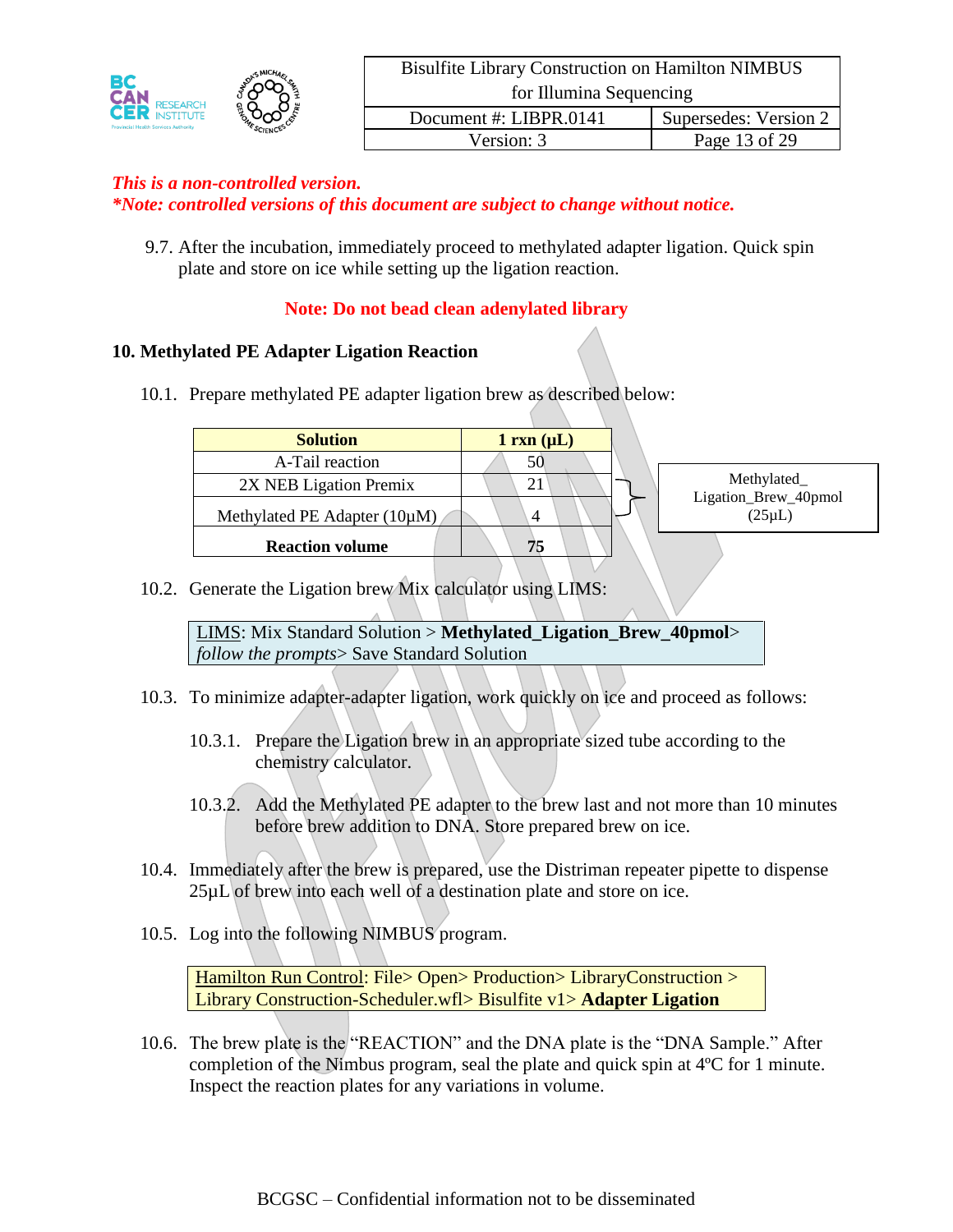

*This is a non-controlled version.*

*\*Note: controlled versions of this document are subject to change without notice.*

10.7. Incubate Adapter Ligation reaction plate at 20ºC for 15 minutes. Enter '75' for reaction volume.

## **Tetrad Program: LIBCOR> LIGATION**

After the ligation reaction has completed, quick spin plate and then proceed immediately to bead clean. This is NOT a safe stopping point.

#### **11. Bead Clean Up after Adapter Ligation**

11.1. Log into the following NIMBUS program:

Hamilton Run Control: File> Open> Production> LibraryConstruction > Library Construction-Scheduler.wfl> Bisulfite v1> **Bead Clean Ligation (2x)**

- 11.2. Post Ligation bead clean up is performed twice and a safe stopping pint is after the first bead clean. A prompt will appear asking "Do you want to skip the first bead clean? Yes, No or Quit". If you want to proceed to the first bead clean select "No". If you have already finished the first bead clean post ligation you should select "Yes".
- 11.3. Dispense reagents according to the plate layout as described below. Dispense ethanol into a clean deep well block immediately prior to each bead clean.

| <b>Reagent</b>               | <b>Labware</b>                | Volume/well (µL) |
|------------------------------|-------------------------------|------------------|
| 70% Ethanol $(1st BC)$       | 2mL MagMAX deep well plate    | 350              |
| 70% Ethanol $(2nd BC)$       | 2mL MagMAX deep well plate    | 350              |
| <b>ALINE PCRDX Beads</b>     | $AB1127$ plate                | $*175$           |
| <b>Qiagen Elution buffer</b> | EK 2036 Low Profile Reservoir | Fill to line     |

\*Includes required volume both rounds of bead clean ups (including 50µL dead volume). For  $1<sup>st</sup>$  bead clean only, dispense  $125\mu L$  of beads (including  $50\mu L$  dead volume). For  $2<sup>nd</sup>$  bead clean only, dispense 100 $\mu$ L of beads (including 50 $\mu$ L dead volume).

11.4. Note that the template will be eluted in 25µL of EB for subsequent Bisulfite Conversion.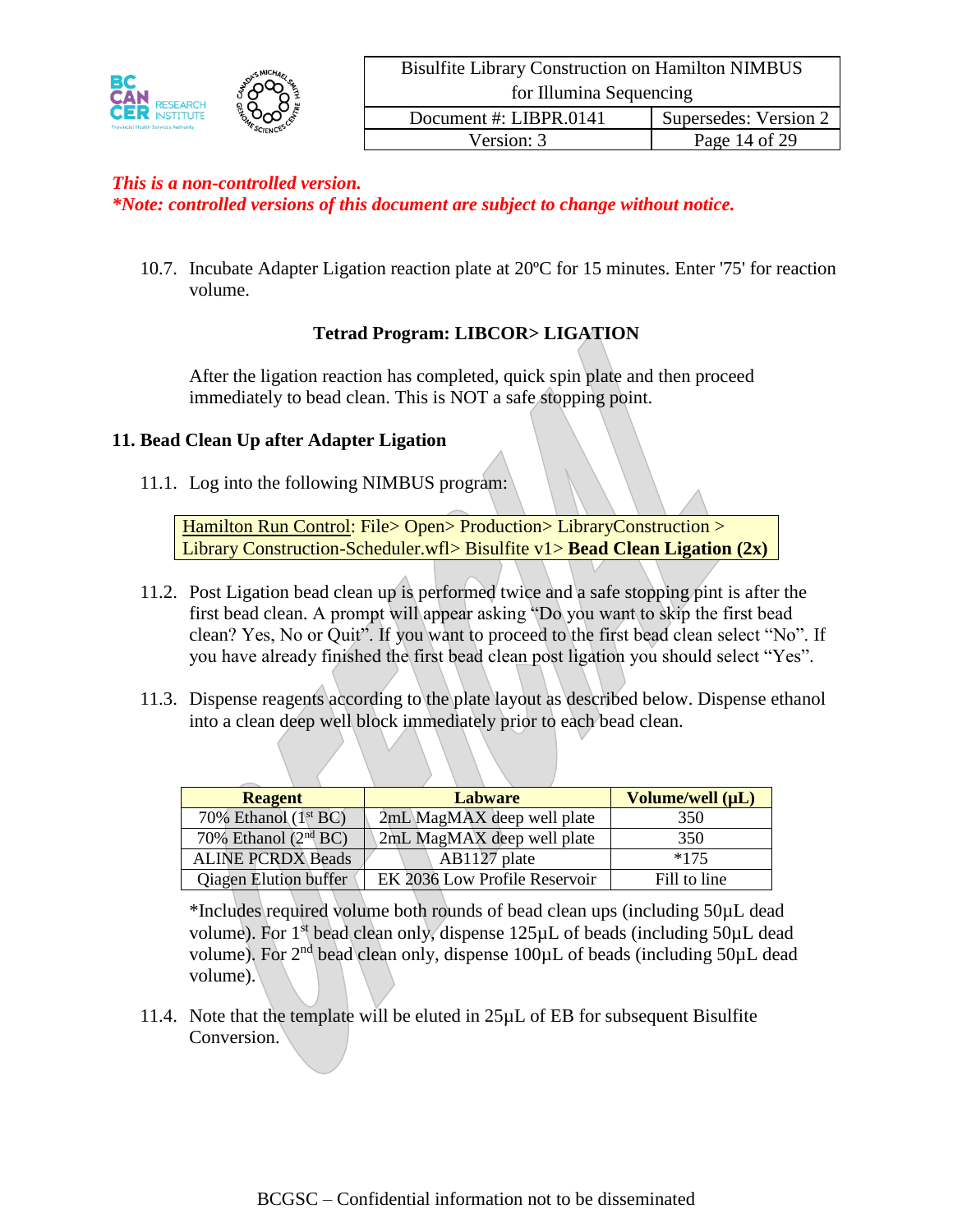|                                             |        | <b>Bisulfite Library Construction on Hamilton NIMBUS</b> |                       |
|---------------------------------------------|--------|----------------------------------------------------------|-----------------------|
| ВC<br><b>CAN RESEARCH</b>                   |        | for Illumina Sequencing                                  |                       |
| <b>Provincial Health Services Authority</b> | SCIENC | Document #: LIBPR.0141                                   | Supersedes: Version 2 |
|                                             |        | Version: 3                                               | Page 15 of 29         |

#### **12. Bisulfite Conversion**

- 12.1. The Zymo Gold kits are optimized for 200-500ng of template DNA for optimal conversion efficiency. The current library construction pipeline yields 400-500ng in 20µL post ligation given 1µg of high quality gDNA and stringent removal of small inserts.
- 12.2. Prepare the 10X CT Conversion reagent as described below:

| <b>Solution</b>                    | Volume $(\mu L)$ |
|------------------------------------|------------------|
| <b>Dried CT Conversion Reagent</b> | NΑ               |
| Ultrapure water                    | 900              |
| M-Dissolving Buffer                | 50               |
| <b>M-Dilution Buffer</b>           |                  |

- 12.3. Mix prepared CT Conversion reagent with frequent vortexing or shaking for 15 minutes prior to taking an aliquot. Conversion reagent must be protected from light. Cover aliquots with foil or use light blocking tubes.
- 12.4. Prepared CT conversion reagent should be used immediately after preparation. If it is not being used immediately, store the reagent at -20ºC for up to one month.
- 12.5. Pre-warm conversion reagent to 37ºC if using a previously frozen aliquot of the reagent. Double check the expiry date on the tube prior to use (one month expiry after preparation).
- 12.6. Dispense 130µL of prepared Bisulfite Conversion reagent into the appropriate wells of an empty AB1000 plate. Brew source wells must match the sample destination wells.
- 12.7. Log into the following NIMBUS program:

Hamilton Run Control: File> Open> Production> LibraryConstruction > Library Construction-Scheduler.wfl> Bisulfite v1> **Bisulfite Conversion**

12.8. The robot will transfer the entire template to the destination wells containing 130 $\mu$ L of prepared Bisulfite Conversion reagent.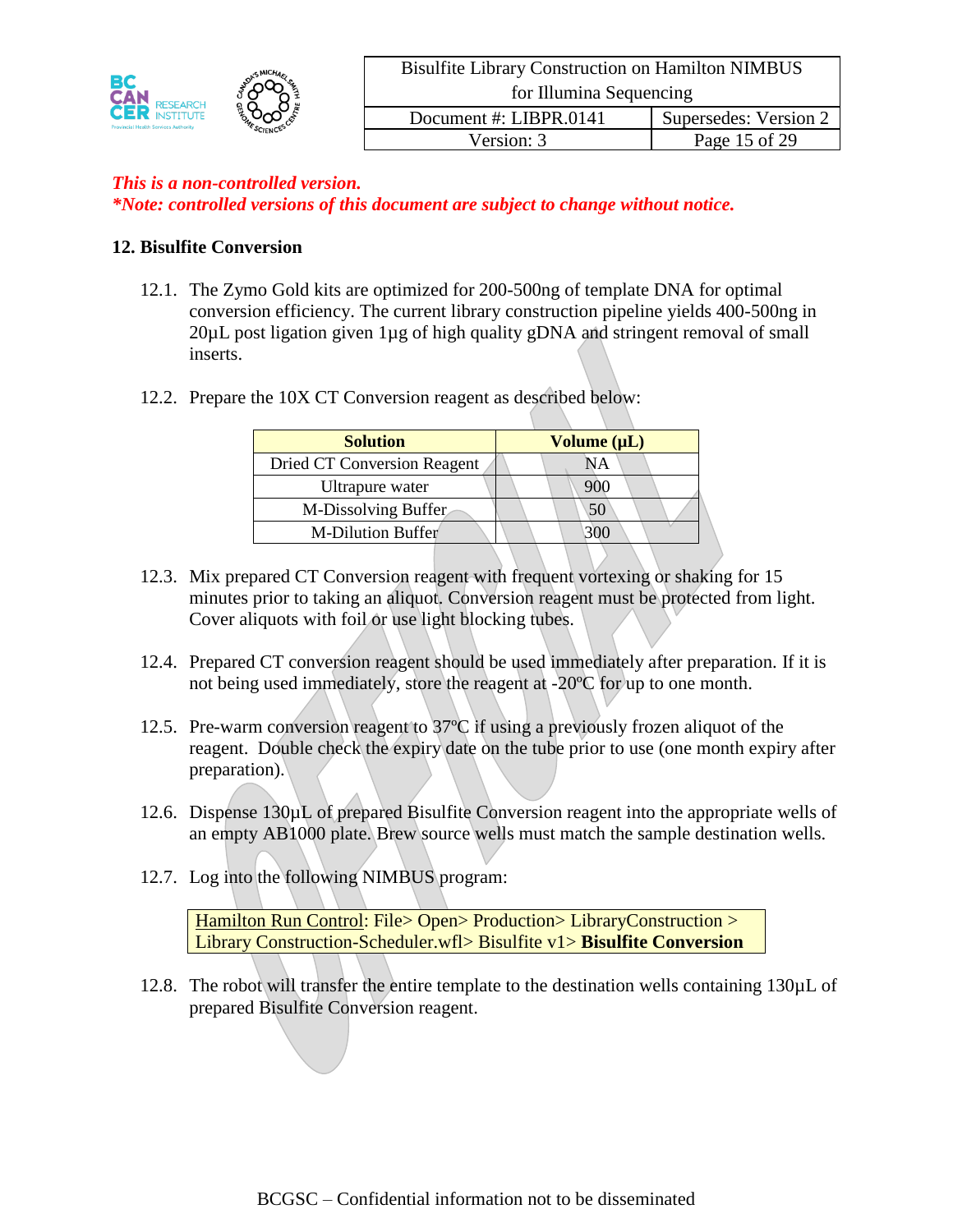12.9. After the process is complete, cover the plate with a tetrad incubation pad and incubate at 98ºC for 10 minutes, 64ºC for 2.5 hours and 4ºC for up to 20 hours. Enter '100' for reaction volume (maximum allowable)..

# **Tetrad Program: Run > LIBCORE > BSCONVER**

#### **13. Bisulfite Conversion Clean Up using Columns (EZ Methylation Gold kit)**

- 13.1. Prepare M-Wash buffer as described on the bottle. Add 24mL of 100% ethanol to the 6mL **M-Wash Buffer concentrate**. Indicate on the bottle that ethanol has been added.
- 13.2. Label each Zymo-Spin TM IC column with library name. Place each column into a provided collection tube and add 600µL of **M-Binding buffer** to the column.
- 13.3. Pipette each bisulfite converted library sample into its respective Zymo-SpinTM IC column containing the M-Binding Buffer. Close the cap and mix by inverting the column several times.
- 13.4. Centrifuge at full speed  $(>10,000 \times g)$  for 30 seconds. Discard the flow-through.
- 13.5. Add 100μL of **M-Wash Buffer** to the column. Centrifuge at full speed for 1 minute. Discard the flow-through.
- 13.6. Add 200μL of **M-Desulphonation Buffer** to the column and let stand at room temperature (20-30°C) for 15 minutes. Set a timer and do not go above the 15 minute incubation. After the incubation, centrifuge at full speed for 1 minute. Discard the flow-through.
- 13.7. Add 200μL of **M-Wash Buffer** to the column. Centrifuge at full speed for 1 minute. Discard the flow-through. **Repeat the wash for a total of two washes.** Discard the flow-through.
- 13.8. Place the column into a fresh 1.5mL micro-centrifuge tube. Add **22μL** of **M-Elution Buffer** directly to the column matrix. Centrifuge for 1 minute at full speed to elute the DNA.
- 13.9. Proceed to PCR enrichment or store samples at -20°C for later use. For long-term storage, store at -80°C.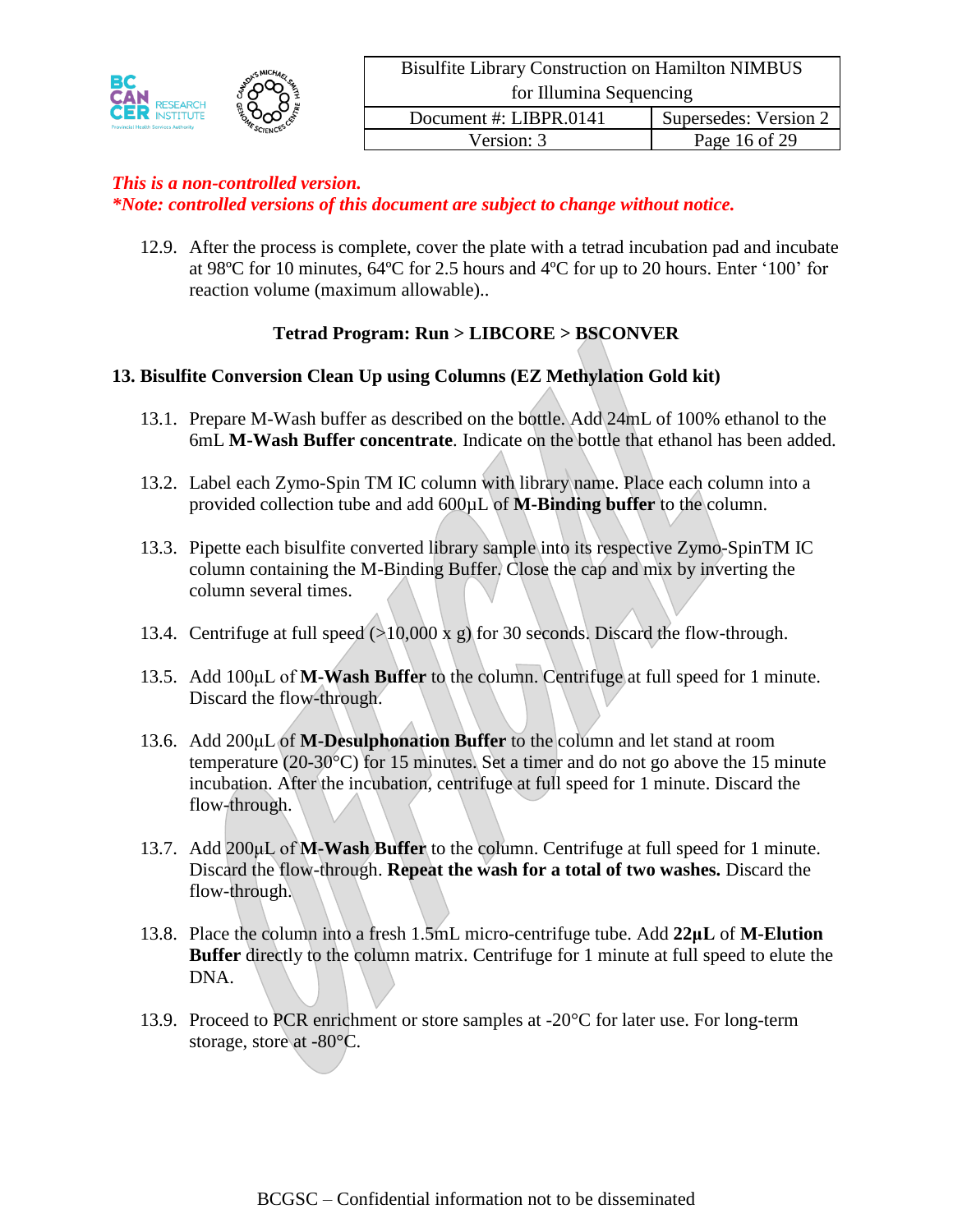

#### **14. Indexed PCR Amplification**

- 14.1. Thaw the PE PCR primer 1.0 and then store on ice.
- 14.2. Thaw the indexing primer plate in a working bench, quick spin at 4ºC for 1 minute and immediately place on ice.
- 14.3. To keep track of freeze-thaw cycles, mark off the indexing primer plate each time the plate is thawed even if it is not used. The maximum freeze-thaw cycles for the indexing primer plate are 5 times.
- 14.4. Ensure there is enough volume for the number of plates to be processed including the NIMBUS dead volume.
- 14.5. Generate the appropriate PCR Brew LIMS calculator:

LIMS: Mix Standard Solution > **Bisulfite\_LibConst\_iPCR\_Brew** > *follow the prompts* > Save Standard Solution

- 14.6. Obtain the 1D large Solution/Box/Kit Label and Chemistry Label. Prepare the brew in an appropriate sized tube according to the chemistry calculator.
- 14.7. Prepare the Bisulfite iPCR brew as described below:

| <b>Solution</b>                        | Volume $(\mu L)$ per well |                           |
|----------------------------------------|---------------------------|---------------------------|
| KAPA 2X HiFi Ura+ Ready mix            | 25                        | <b>Bisulfite LibConst</b> |
| PE PCR primer $1.0(25 \mu M)$          |                           | iPCR Brew<br>$(26\mu L)$  |
| Indexed PCR primer plate $(12.5\mu M)$ |                           |                           |

- 14.8. Carefully dispense 26µL of brew per well of an AB1000 plate using a Distriman pipette. The NIMBUS robot will transfer template directly to the brew therefore no dead volume is required in the brew plate.
- 14.9. The indexing primers will be added to the DNA source plate (from bisulfite conversion clean up) using the NIMBUS.
- 14.10.Before starting the program, remove EB contents from the designated PCR brew control well (from bisulfite conversion clean up) and replace it with 22µL of water.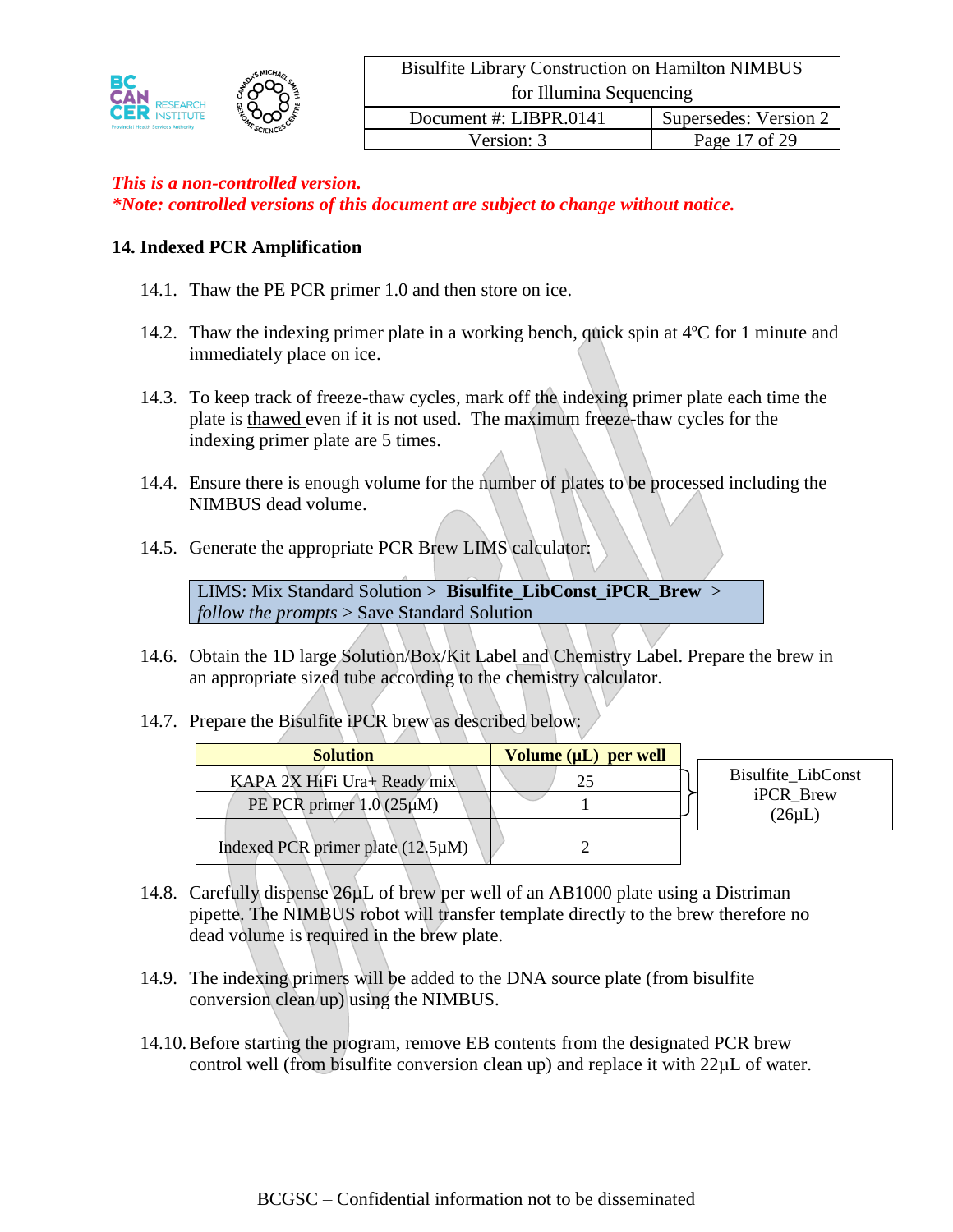

- 14.11.Log into the following NIMBUS program:
- 14.12.The NIMBUS program for iPCR setup is as follows:
	- 14.12.1. Addition of index primers to the DNA source plate.
	- 14.12.2. Transfer of DNA + primers to the brew plate.
- 14.13.After completion of the Nimbus program, seal the plate and quick spin at 4ºC for 1 minute. Inspect the reaction plates for any variations in volume.
- 14.14.Load the plate on a tetrad and run the following program. Enter '50' for reaction volume and select 'Y' for heated lid.



14.15. Proceed immediately to post PCR bead clean up or temporarily store the iPCR product at -20ºC.

## **15. Post PCR bead clean (2x)**

15.1. To purify the iPCR product, log into the following NIMBUS program:

Hamilton Run Control: File> Open> Production> LibraryConstruction > Library Construction-Scheduler.wfl> Bisulfite v1> **Bead Clean iPCR(2x)**

15.2. Post PCR cleanup is performed twice for all protocols and a safe stopping point is after the first bead clean if desired. A prompt will appear asking "Do you want to skip the first bead clean? Yes, No or Quit". If you want to proceed to the first bead clean and pause, select "No". If you have already finished one round of bead clean and are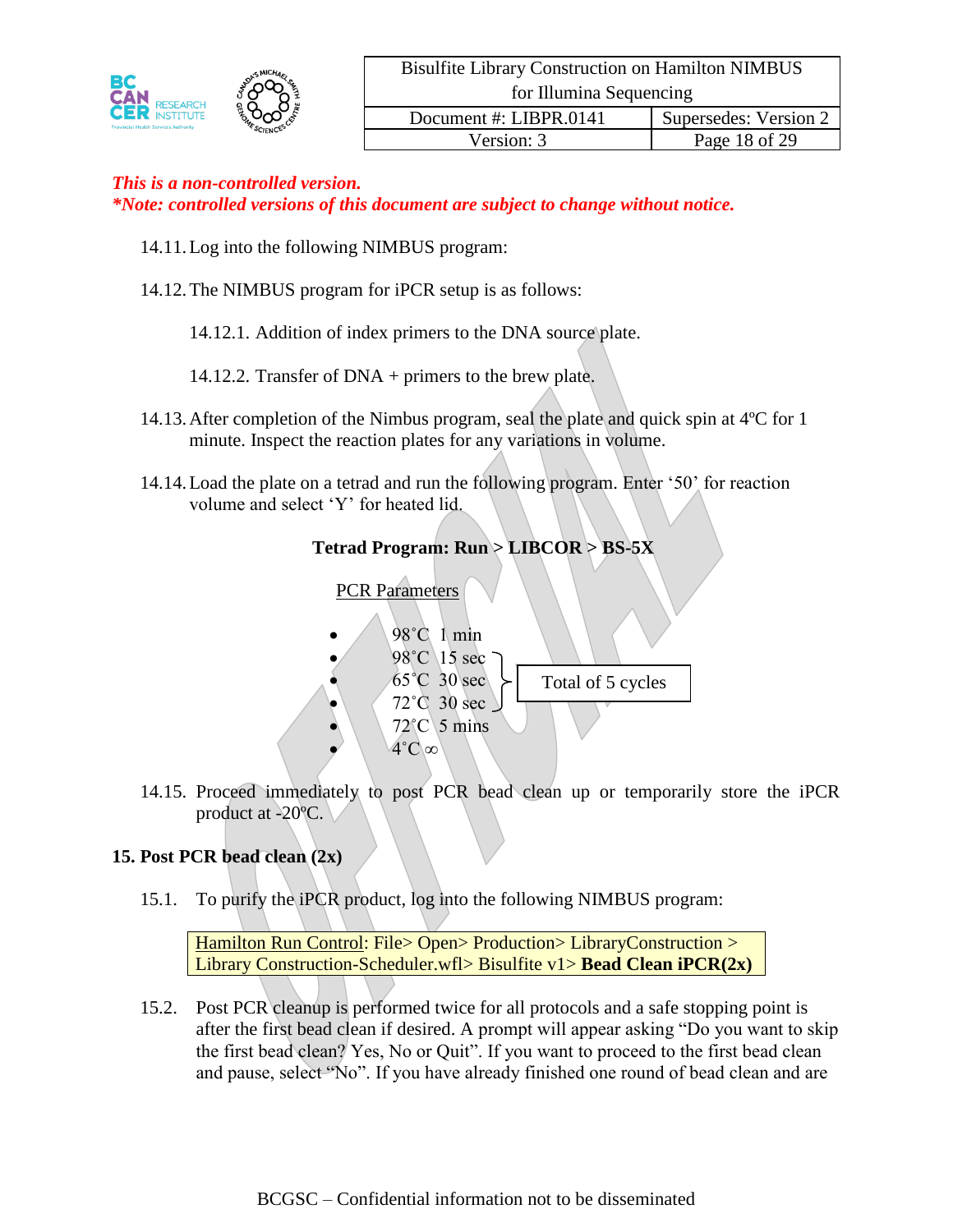

continuing, select "Yes." This is important as the volumes going into the first and second bead cleans are different.

15.3. Dispense reagents according to the plate layout as described below. Dispense ethanol into a clean deep well block immediately prior to each bead clean.

| <b>Reagent</b>               | <b>Labware</b>                | Volume/well (µL) |
|------------------------------|-------------------------------|------------------|
| 70% Ethanol $(1st BC)$       | 2mL MagMAX deep well plate    | 350              |
| 70% Ethanol $(2nd BC)$       | 2mL MagMAX deep well plate    | 350              |
| <b>ALINE PCRDX Beads</b>     | AB1127 plate                  | $*150$           |
| <b>Qiagen Elution buffer</b> | EK 2036 Low Profile Reservoir | Fill to line     |

\* Includes required volume both rounds of bead clean ups (including 50µL dead volume). Dispense 100µL if only processing one bead clean.

- 15.4. Proceed to preparing dilutions for QC or store final library product at -20ºC in the designated post-PCR freezer.
- 15.5. The final elution volume is  $25\mu L$ .

#### **16. Preparation of Diluted Library QC Plate**

16.1. Prepare a 10x dilution QC plate using the following Nimbus program. This step is only required for Quant-iT and Caliper QCs.

Hamilton Run Control: File> Open> Production> LibraryConstruction > Library Construction-Scheduler.wfl> Bisulfite v1> **Dilute for QC**

16.2. The Nimbus will transfer 18µL of Qiagen EB to a new plate and then transfer 2µL of final library product to the EB plate. This 10x dilution will be used first for Quant-iT (2 µL) and the remaining 18µL will be subsequently used for Caliper.

#### **17. Quant-iT or Qubit QC**

17.1. Refer to the following SOPs for setting up the QC plate:

LIBPR.0108 - Automated DNA Quantification using the dsDNA Quant-iT High Sensitivity Assay Kit and VICTOR<sup>3</sup>V

or

LIBPR.0153 - Quantifying DNA Samples using the Qubit 4 Fluorometer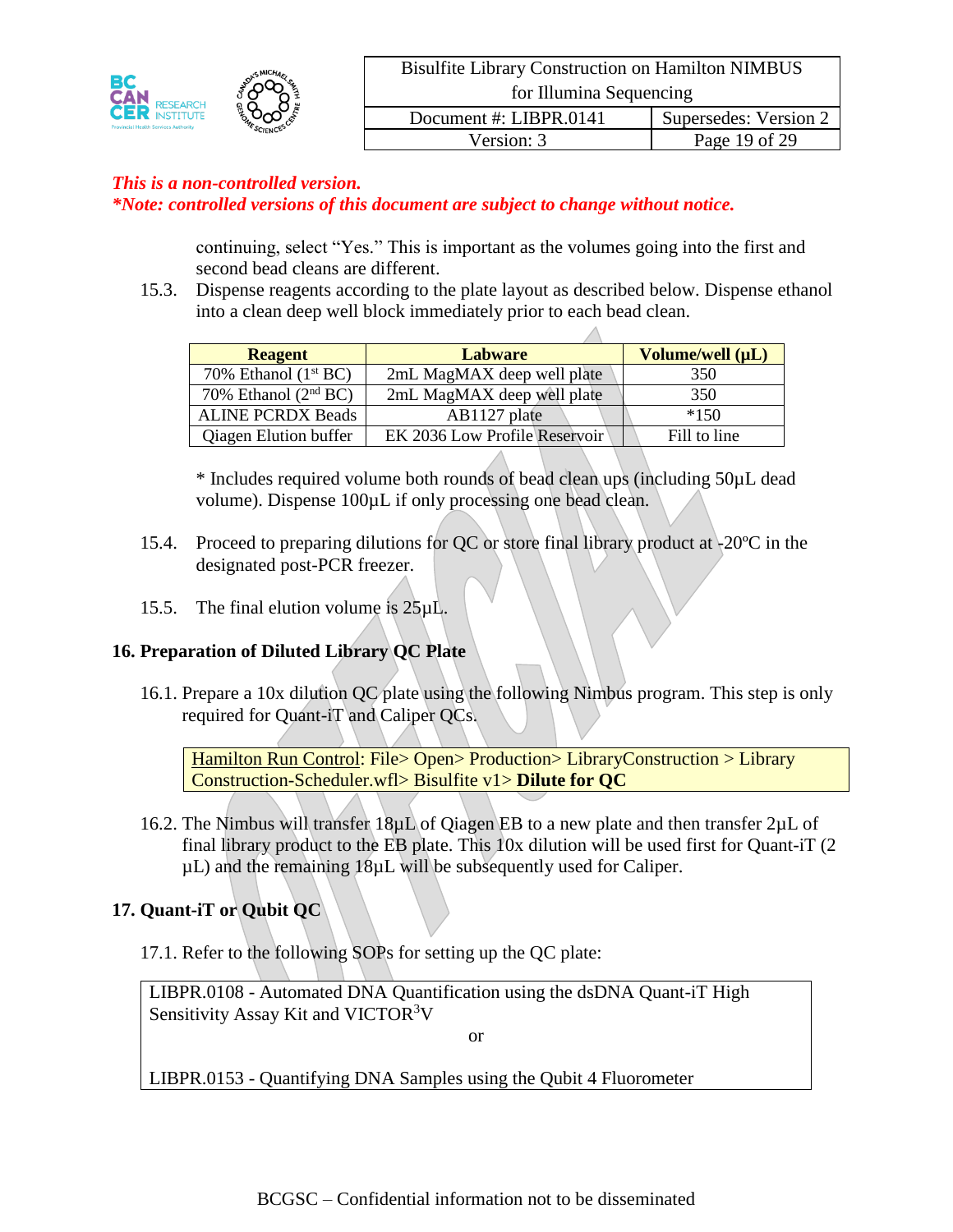

17.2. For Quant-iT, use the 10x dilution plate as the source plate for the QC. Log into the following Nimbus program:

Hamilton Run Control: File> Open> Production> LibraryConstruction > Library Construction-Scheduler.wfl> Bisulfite v1> **Quant-iT**

17.3. For Qubit, use the undiluted samples from post-PCR  $BC(2x)$ .

## **18. Final HS Caliper QC or Agilent QC**

18.1. Refer to the following SOPs for evaluating final library profiles by Agilent HS DNA or Caliper HS DNA assay:

LIBPR.0017 - Operation and Maintenance of the Agilent 2100 Bioanalyzer for DNA samples

or

LIBPR.0051 - Operation and Maintenance of the Caliper LabChip GX for DNA Samples using the High Sensitivity Assay

- 18.1.1. For Caliper, run the 10x dilution QC plate on the Caliper GX.
- 18.1.2. For Agilent, run the undiluted samples from post-PCR BC (2x) on the Agilent HS DNA assay.
- 18.2. Use a smear analysis using 100:1000 bp to calculate the average base pair size of the final library.
- 18.3. Calculate the nM quants using the average bp size from Caliper profile/Agilent HS DNA profile and the concentration from the Quant-iT/Qubit. Send the results to the APC for approval.

#### **19. Pooling Samples into 1.5mL Tubes (if needed) or Rearray Unpooled Samples into 1.5mL Tubes on Janus G3**

19.1. Refer to the following SOP for pooling on Janus G3:

LIBPR.0146 - JANUS G3 Normalization and Pooling of DNA Samples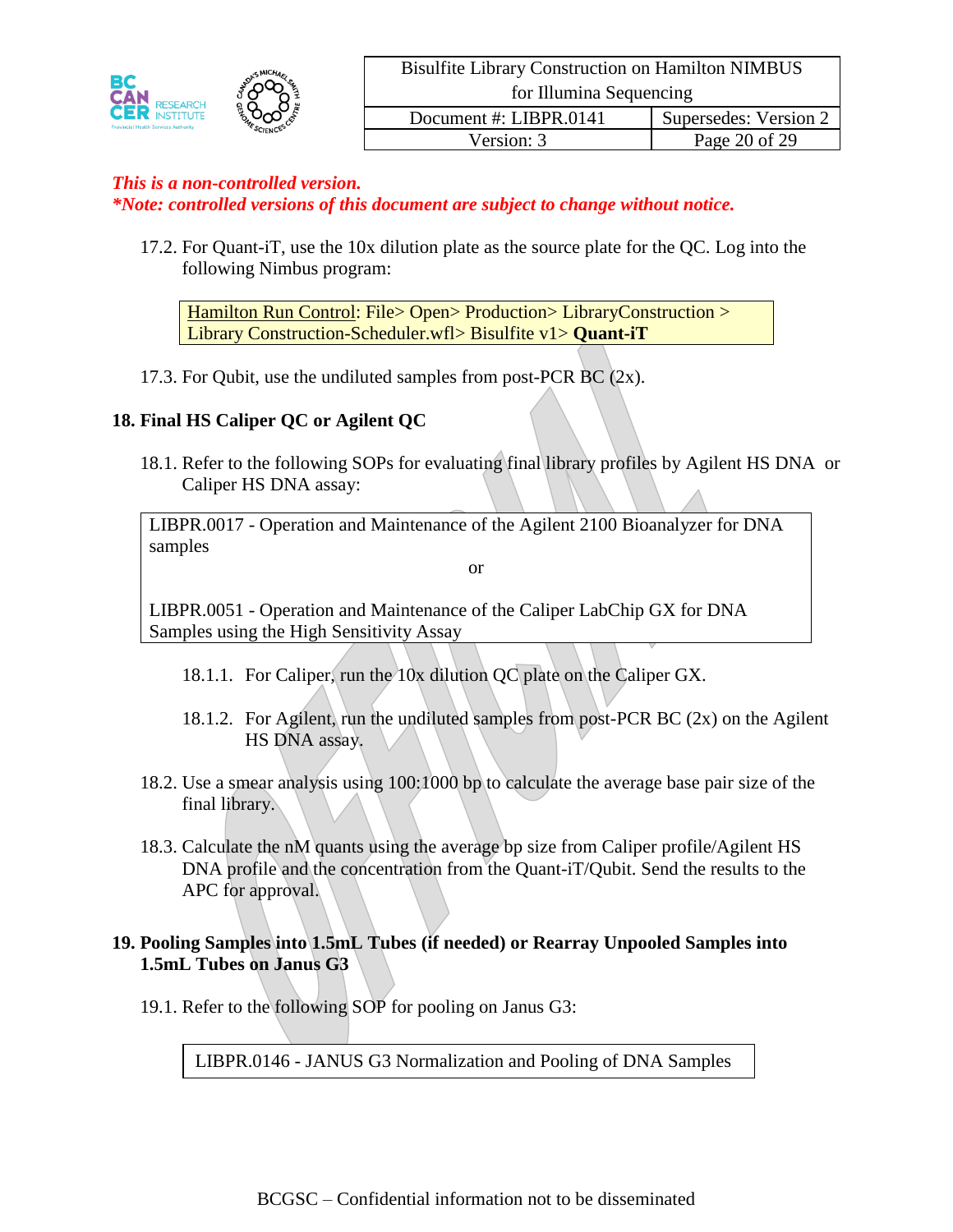

#### **20. Qubit QC of Pooled Samples for Submission**

20.1. Refer to the following SOP:

LIBPR.0153 - Quantifying DNA Samples using the Qubit 4 Fluorometer

#### **21. Sequencing Submission**

21.1. For each library, determine the corrected final molar concentration for submission to sequencing. Use the average base pair size previously obtained from the Caliper/Agilent and the resultsfrom the Quant-iT/Qubit to obtain the final sizecorrected nM quant. The remaining final volume (after QCs) is  $\sim$ 20 $\mu$ L. The maximum submission concentration is 100nM. Minimum concentrations and volumes will vary by library type. The APC will confirm whether acceptable range for submission.

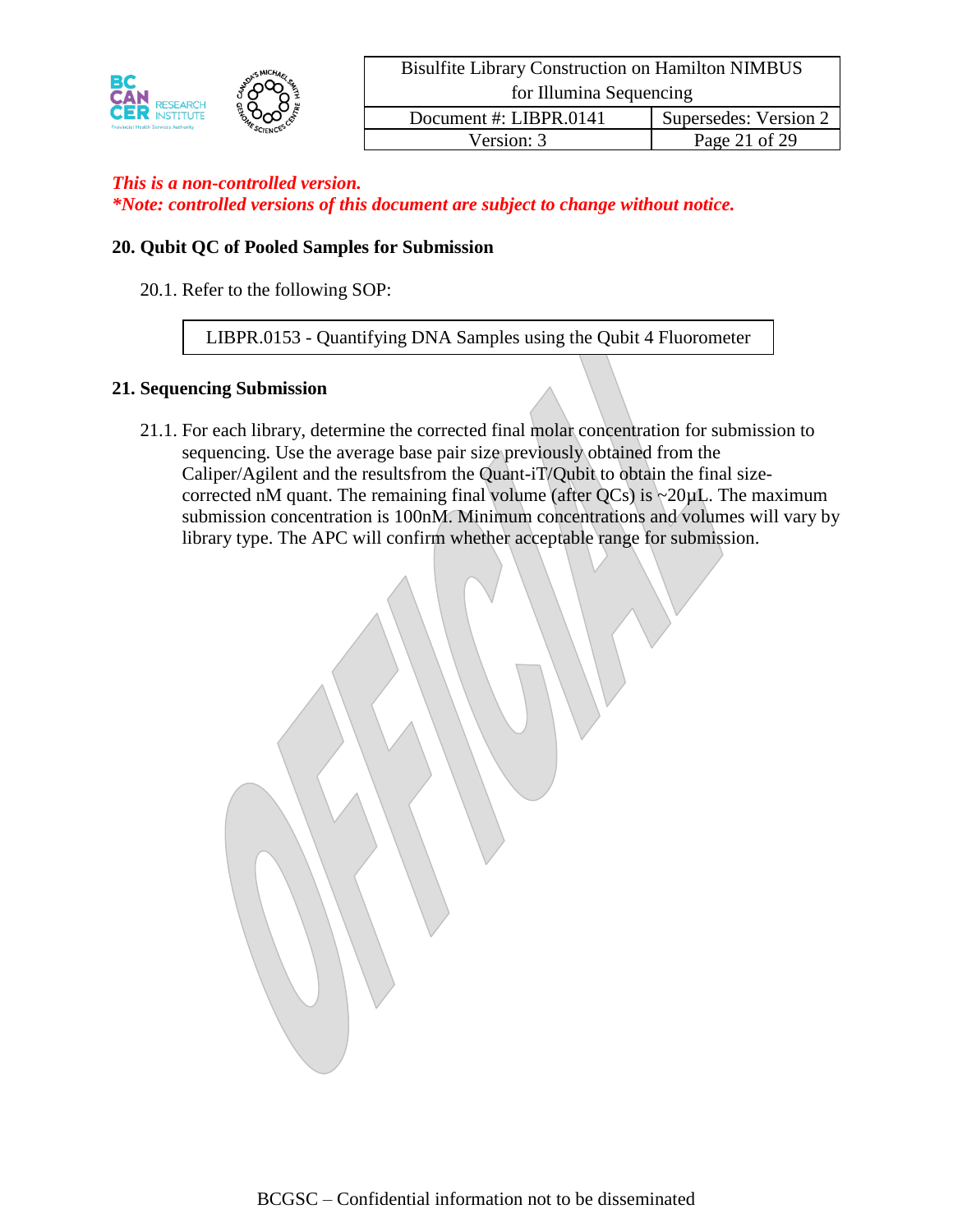

# **Appendix A: LIMS Protocol**

- 1. Start of Plate Library Construction– IDX pipeline
- 2. Bioanalyzer Run QC Category: sonication QC
- 3. A-Bisulfite Library Construction IDX pipeline
- 4. Plate\_Indexed\_PCR IDX pipeline
- 5. Plate\_PPBC\_SizeSelection IDX pipeline
- 6. Bioanalyzer Run/Caliper QC Category: Post library construction size selection QC.

Enter the following attributes:

- o Library\_size\_distribution\_bp (From Agilent or Caliper)
- o Avg\_DNA\_bp\_size (From Agilent or Caliper)
- o DNA\_concentration\_ng\_uL (From Quant-iT or Qubit)
- 7. If Pooling: Action: Aliquot pooling volume into a new TRA
- 8. If Pooling: Pooling and/or Manual Rearray into tubes IPE pipeline
- 9. Final\_Submission  $\div$  PET (no pooling); IPE (pooled)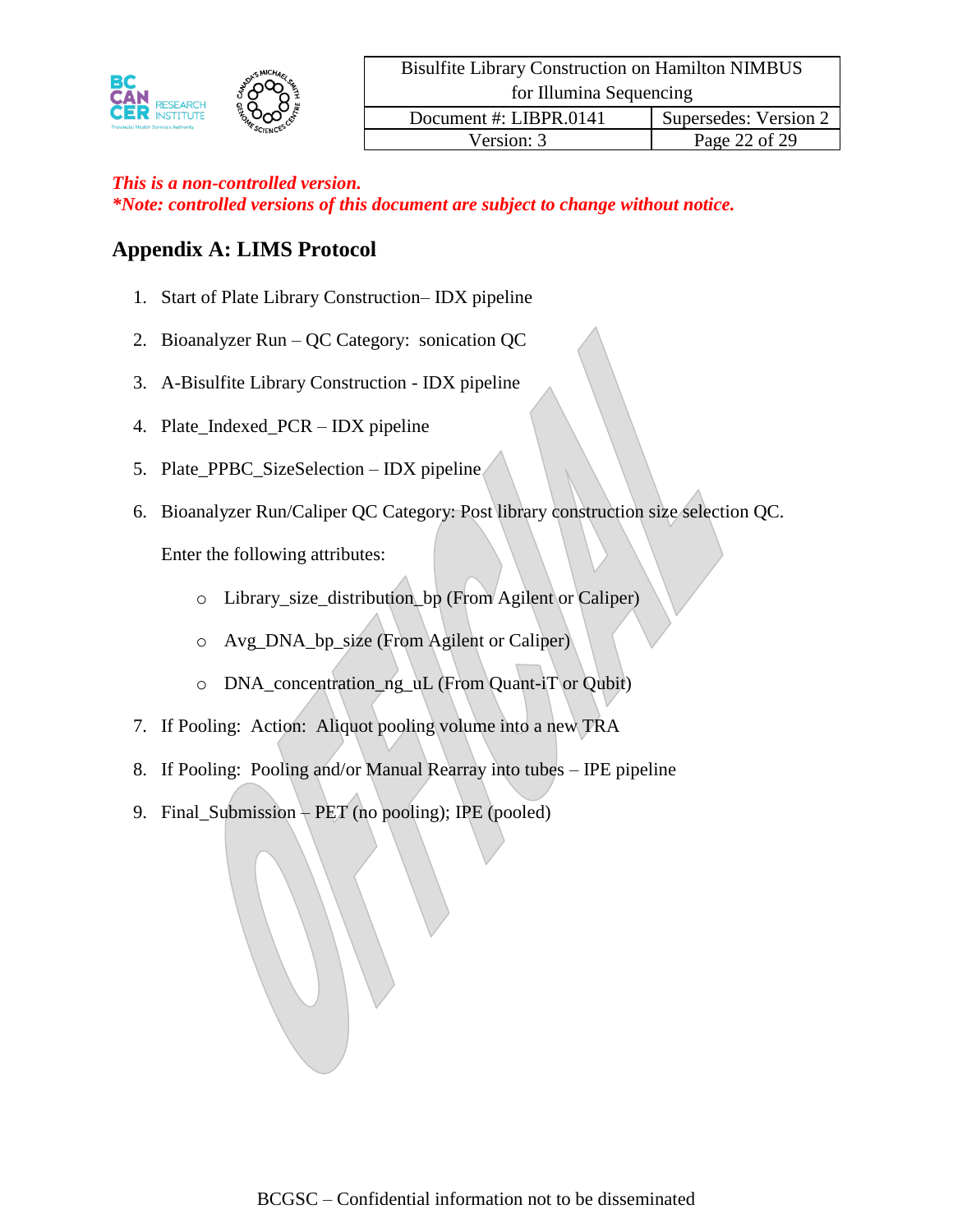|                                             |  | <b>Bisulfite Library Construction on Hamilton NIMBUS</b> |                       |
|---------------------------------------------|--|----------------------------------------------------------|-----------------------|
| BC<br><b>CAN RESEARCH</b>                   |  | for Illumina Sequencing                                  |                       |
| <b>Provincial Health Services Authority</b> |  | Document #: LIBPR.0141                                   | Supersedes: Version 2 |
|                                             |  | Version: 3                                               | Page 23 of 29         |

# **Appendix B: Bisulfite Sequencing QCs**



Figure 1: CEMT gDNA samples with spike in DNA post LE220 plate tube shearing (2\*50s). Library profiles centre around 300bp on HSDNA chip. Libraries were diluted 6x prior to QC.



Figure 2: Final CEMT library profiles after bisulfite conversion and 5x cycles of enrichment using KAPA ura+ PCR enrichment kit. Library profiles peak ~375bp on DNA 1000 chip due to fragmentation during bisulfite conversion.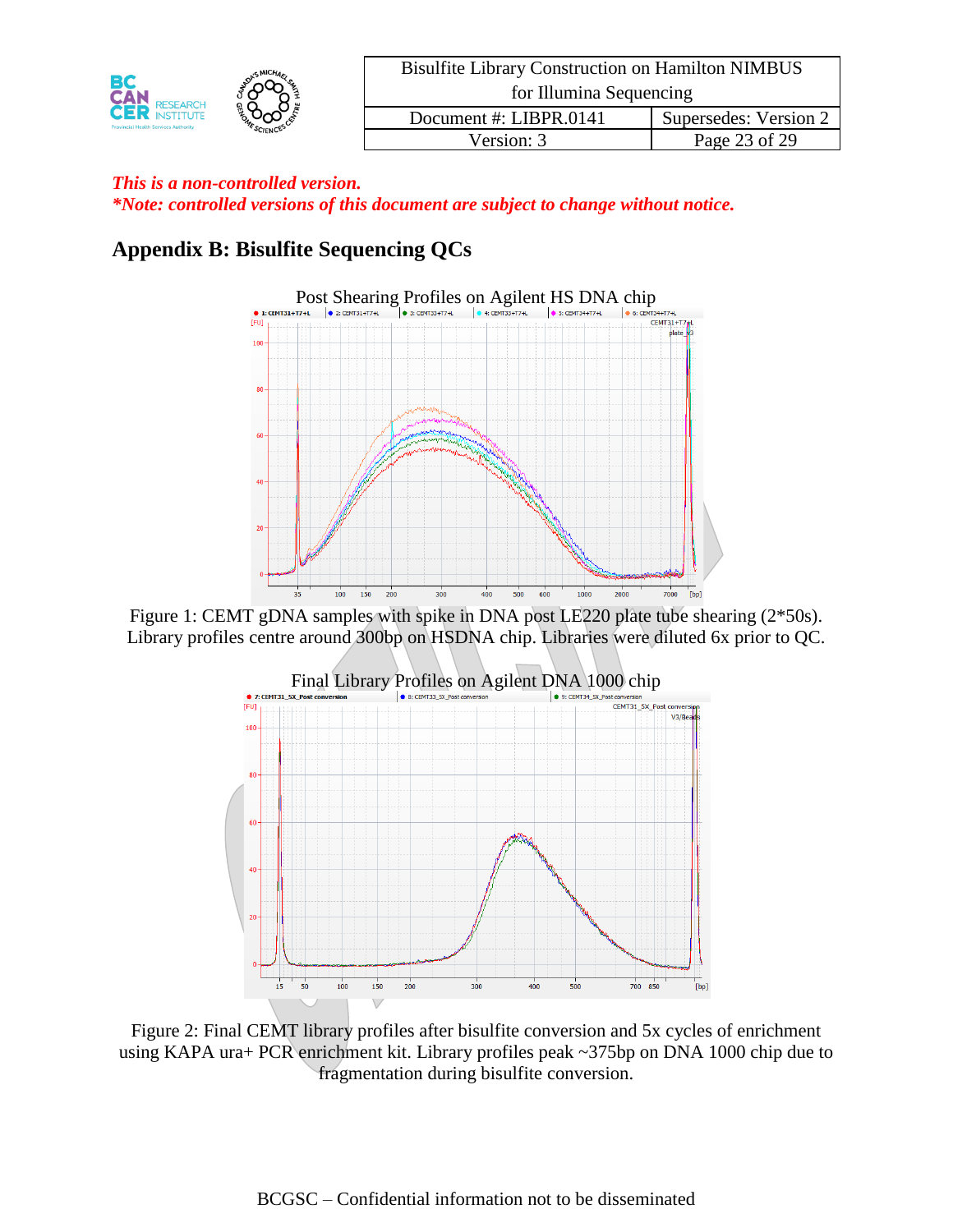

# **Appendix C: Manual Bisulfite Library Construction**

#### **1. Add Unmethylated Lambda DNA to all samples**

1.1. Add 10ng of unmethylated Lambda DNA per µg of starting material. This needs to be done before shearing. The total volume of the sample with Lambda DNA spike in should equal 62.5µL. The HL60 gDNA control sample must also be spiked in with 10ng of Lambda DNA per 1µg of gDNA material.

#### **2. Shearing**

- 2.1. Transfer all gDNA to Covaris LE220 vessels
- 2.2. Covaris LE220 (LIBPR.0097)
- 2.3. QC: Agilent HS DNA Assay (LIBPR.0017)

#### **3. Bead Clean Sheared gDNA**

3.1. Ethanol and Magnetic beads must be incubated at room temperature for at least 30 minutes before use.

| <b>DNA</b><br>volume<br>$(\mu L)$ | <b>Bead</b><br><b>Volume</b><br>$(\mu L)$ | <b>Mixing</b><br><b>Volume</b><br>$(\mu L)$ | Bead<br><b>Binding</b><br><b>Time</b><br>mins) | <b>Magnet</b><br><b>Clearing</b><br><b>Time</b><br>(mins) | <b>Superna</b><br>tant<br><b>Volume</b><br>$(\mu L)$ | $2x\,70\%$<br><b>EtOH</b><br>Wash<br>Vol (uL) | <b>Ethanol</b><br><b>Air Drv</b><br><b>Time</b><br>(mins) | <b>EB</b><br><b>Elution</b><br><b>Volume</b><br>$(\mu L)$ | <b>Elution</b><br><b>Time</b><br>(mins) | <b>Magnet</b><br><b>Elution</b><br><b>Time</b><br>(mins) | <b>Transfer</b><br>Volume<br>$(\mu L)$ |
|-----------------------------------|-------------------------------------------|---------------------------------------------|------------------------------------------------|-----------------------------------------------------------|------------------------------------------------------|-----------------------------------------------|-----------------------------------------------------------|-----------------------------------------------------------|-----------------------------------------|----------------------------------------------------------|----------------------------------------|
| 60                                | 60                                        | 96                                          | 5                                              | -                                                         | 120                                                  | 150                                           |                                                           | 37                                                        |                                         |                                                          | 35                                     |

#### **4. End Repair & Phosphorylation**

| <b>Solution</b>        | $1 \text{ rxn } (\mu L)$ |
|------------------------|--------------------------|
| <b>DNA</b>             | 35                       |
| NEB End Repair Premix  | 23.5                     |
| <b>Reaction volume</b> | 58.5                     |

- 4.1. Transfer 23.5µL of NEB End Repair Premix into wells of a destination plate.
- 4.2. Transfer 35µL of gDNA to End Repair Premix, mix using 80% volume, 10x.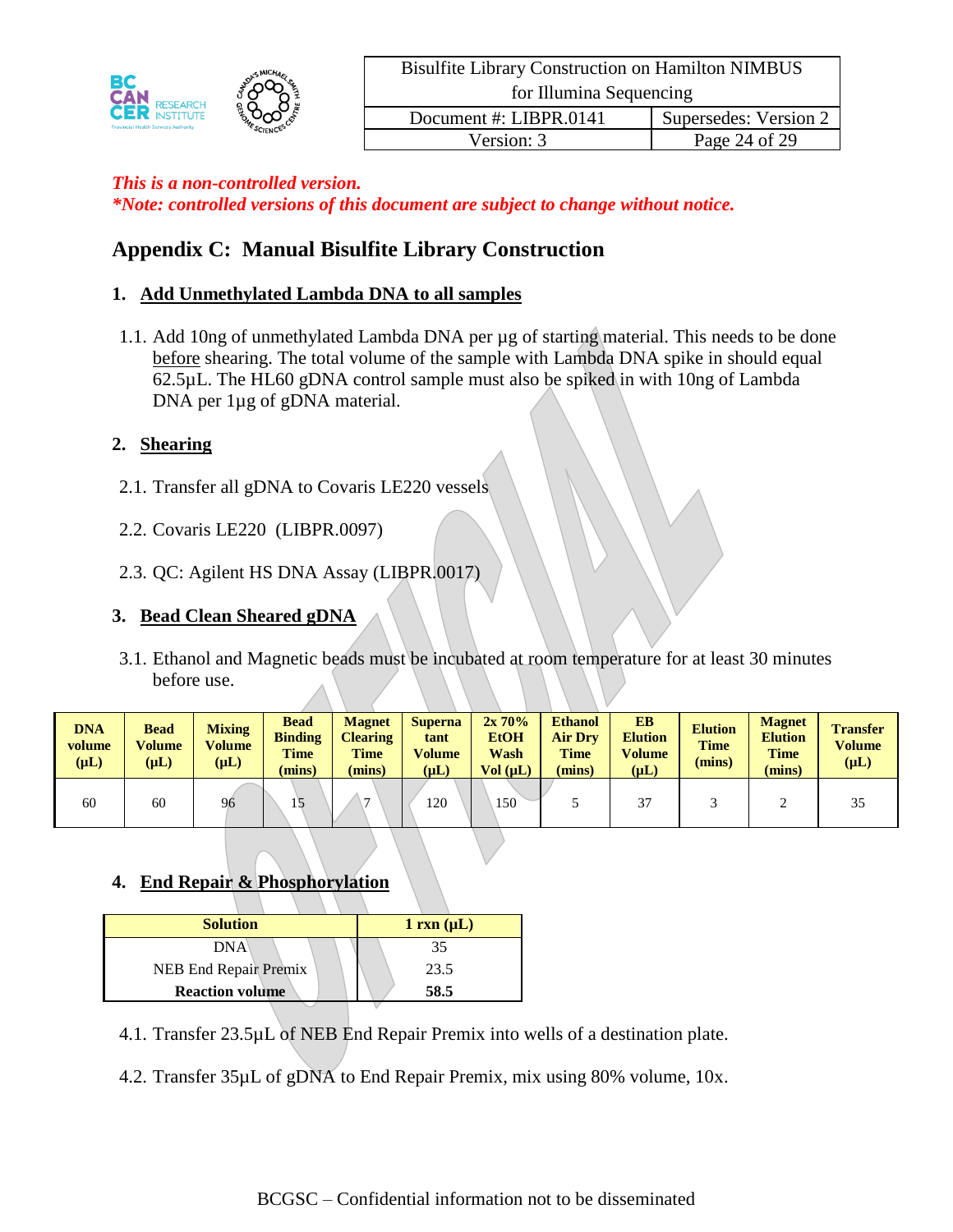| BC                                                                 |          | <b>Bisulfite Library Construction on Hamilton NIMBUS</b> |                       |  |  |  |
|--------------------------------------------------------------------|----------|----------------------------------------------------------|-----------------------|--|--|--|
| <b>CAN RESEARCH</b><br><b>Provincial Health Services Authority</b> |          | for Illumina Sequencing                                  |                       |  |  |  |
|                                                                    | SCIENCES | Document #: LIBPR.0141                                   | Supersedes: Version 2 |  |  |  |
|                                                                    |          | Version: 3                                               | Page 25 of 29         |  |  |  |

#### 4.3. Tetrad Program: LIBCOR>ER

4.4. Safe stopping point if stored at  $-20^{\circ}$ C.

# **5. Bead Clean End Repaired & Phosphorylated Template**

5.1. Ethanol and Magnetic beads must be incubated at room temperature for at least 30 minutes before use.

| <b>DNA</b><br>volume<br>$(\mu L)$ | <b>Bead</b><br>Volume<br>$(\mathbf{u} \mathbf{L})$ | <b>Mixing</b><br><b>Volume</b><br>$(\mu L)$ | <b>Bead</b><br><b>Binding</b><br><b>Time</b><br>(mins) | <b>Magnet</b><br><b>Clearing</b><br><b>Time</b><br>(mins) | <b>Superna</b><br>tant<br>Volume<br>$(\mu L)$ | $2x\ 70\%$<br><b>EtOH</b><br>Wash<br>Vol (uL) | <b>Ethanol</b><br><b>Air Dry</b><br><b>Time</b><br>(mins) | <b>EB</b><br><b>Elution</b><br><b>Volume</b><br>$(\mu L)$ | <b>Elution</b><br><b>Time</b><br>(mins) | <b>Magnet</b><br><b>Elution</b><br><b>Time</b><br>(mins) | <b>Transfer</b><br>Volume<br>$(\mu L)$ |
|-----------------------------------|----------------------------------------------------|---------------------------------------------|--------------------------------------------------------|-----------------------------------------------------------|-----------------------------------------------|-----------------------------------------------|-----------------------------------------------------------|-----------------------------------------------------------|-----------------------------------------|----------------------------------------------------------|----------------------------------------|
| 58.5                              | 58.5                                               | 93                                          |                                                        |                                                           | 117                                           | 150                                           |                                                           | $\Delta$                                                  |                                         |                                                          | 30                                     |

5.2. Note: This is a safe stopping point. Do not proceed to adenylation unless you have adequate time to perform ligation reaction as well.

#### **6. A-Tailing**

| <b>Solution</b>               | $1 \, \text{rxn} \, (\mu L)$ |
|-------------------------------|------------------------------|
| End-Repair + BC DNA           | 30                           |
| <b>NEB</b> Adenylation Premix | ŽŪ.                          |
| <b>Reaction volume</b>        | 50                           |
|                               |                              |

- 6.1. Transfer 20µL of NEB Adenylation Premix to 30µL of repaired/phosphorylated and bead cleaned DNA.
- 6.2. Tetrad Program: LIBCOR>ATAIL
- 6.3. Proceed directly to in-tandem ligation (**do not bead clean after Adenylation**). Store on ice while preparing Ligation premix and adapters.

#### **7. Adapter Ligation**

Methylated\_Ligation\_Brew\_40pmol

**Solution 1 rxn** ( $\mu$ L)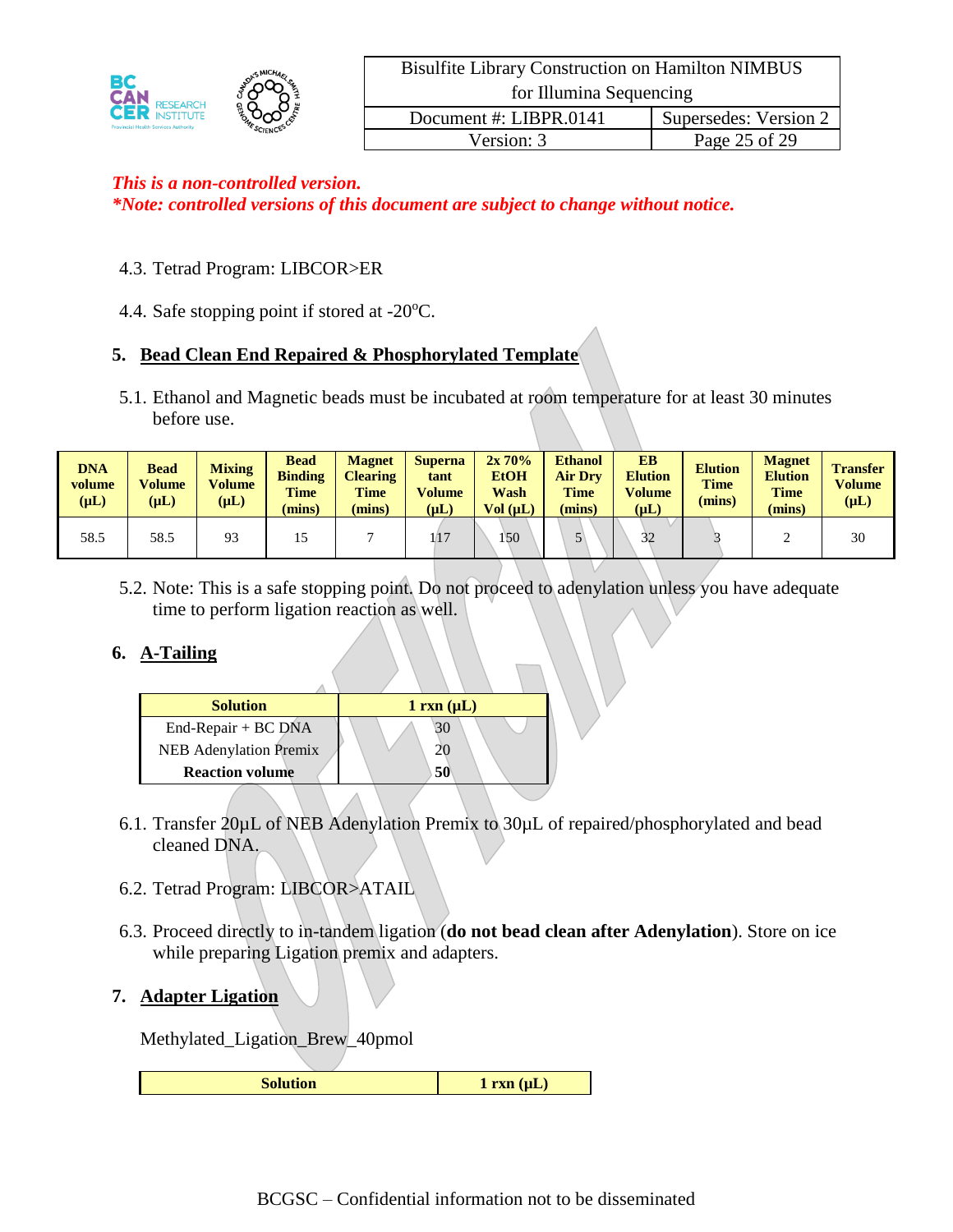|                                                                          |                         | <b>Bisulfite Library Construction on Hamilton NIMBUS</b> |  |  |  |  |
|--------------------------------------------------------------------------|-------------------------|----------------------------------------------------------|--|--|--|--|
| BC<br><b>CAN RESEARCH</b><br><b>Provincial Health Services Authority</b> | for Illumina Sequencing |                                                          |  |  |  |  |
|                                                                          | Document #: LIBPR.0141  | Supersedes: Version 2                                    |  |  |  |  |
|                                                                          | Version: 3              | Page 26 of 29                                            |  |  |  |  |

#### *This is a non-controlled version.*

*\*Note: controlled versions of this document are subject to change without notice.*

| <b>Solution</b>                           | $1 \text{ rxn } (\mu L)$ |                             |
|-------------------------------------------|--------------------------|-----------------------------|
| Adenylated template                       | 50                       |                             |
| NEB Ultra Premix 2X                       | 21                       | Methylated_Ligation_Brew_40 |
| <b>Methylated PE</b> Adapter $(10 \mu M)$ |                          | $pmol(25\mu L)$             |
| <b>Reaction volume</b>                    | 75                       |                             |

- 7.1. Transfer 25µL of Ligation brew to 50µL of adenylated template.
- 7.2. Reset pipette to 80% total volume, mix 10x.
- 7.3. Select tetrad program: LIBCOR>LIGATION
- 7.4. Set a timer for 15 minutes. After the ligation reaction has completed, quick spin plate and then proceed immediately to bead clean. This is NOT a safe stopping point.

#### **8. Double Bead Clean post Ligation**

| Bead clean #1 |  |  |  |
|---------------|--|--|--|
|---------------|--|--|--|

| <b>DNA</b><br>volume<br>$(\mu L)$ | <b>Bead</b><br><b>Volume</b><br>$(\mu L)$ | <b>Mixing</b><br><b>Volume</b><br>$(\mu L)$ | <b>Bead</b><br><b>Binding</b><br><b>Time</b><br>mins) | <b>Magnet</b><br><b>Clearing</b><br><b>Time</b><br>$(\mathbf{mins})$ | <b>Superna</b><br>tant<br><b>Volume</b><br>$(\mu L)$ | 2x70%<br><b>EtOH</b><br>Wash<br>Vol (uL) | <b>Ethanol</b><br><b>Air Drv</b><br><b>Time</b><br>(mins) | <b>EB</b><br><b>Elution</b><br><b>Volume</b><br>$(\mu L)$ | <b>Elution</b><br><b>Time</b><br>(mins) | <b>Magnet</b><br><b>Elution</b><br><b>Time</b><br>(mins) | <b>Transfer</b><br><b>Volume</b><br>$(\mu L)$ |
|-----------------------------------|-------------------------------------------|---------------------------------------------|-------------------------------------------------------|----------------------------------------------------------------------|------------------------------------------------------|------------------------------------------|-----------------------------------------------------------|-----------------------------------------------------------|-----------------------------------------|----------------------------------------------------------|-----------------------------------------------|
| 75                                | 75                                        | 120                                         | .5                                                    |                                                                      | 150                                                  | 150                                      |                                                           |                                                           |                                         |                                                          | 50                                            |

#### **Bead clean #2**

| <b>DNA</b><br>volume<br>$(\mu L)$ | <b>Bead</b><br>Volume<br>$(\mu L)$ | <b>Mixing</b><br><b>Volume</b><br>$(\mu L)$ | Bead<br><b>Binding</b><br><b>Time</b><br>(mins) | <b>Magnet</b><br><b>Clearing</b><br><b>Time</b><br>(mins) | <b>Superna</b><br>tant<br><b>Volume</b><br>$(\mu L)$ | 2x70%<br><b>EtOH</b><br><b>Wash</b><br>Vol (uL) | <b>Ethanol</b><br><b>Air Drv</b><br><b>Time</b><br>(mins) | <b>EB</b><br><b>Elution</b><br><b>Volume</b><br>$(\mu L)$ | <b>Elution</b><br><b>Time</b><br>(mins) | <b>Magnet</b><br><b>Elution</b><br><b>Time</b><br>(mins) | <b>Transfer</b><br>Volume<br>$(\mu L)$ |
|-----------------------------------|------------------------------------|---------------------------------------------|-------------------------------------------------|-----------------------------------------------------------|------------------------------------------------------|-------------------------------------------------|-----------------------------------------------------------|-----------------------------------------------------------|-----------------------------------------|----------------------------------------------------------|----------------------------------------|
| 50                                | 50                                 | 80                                          |                                                 |                                                           | 100                                                  | 150                                             |                                                           | 25                                                        |                                         |                                                          | 23                                     |

8.1. The ligated template can be used for Bisulfite Conversion.

## **9. Bisulfite Conversion**

- 9.1. The Zymo Gold kits are optimized for 200-500 ng of template DNA for optimal conversion efficiency. The current library construction pipeline yields 400-500ng in 20µL post ligation given 1µg of high quality gDNA and stringent removal of small inserts.
- 9.2. Prepare the 10x CT conversion reagent as described below: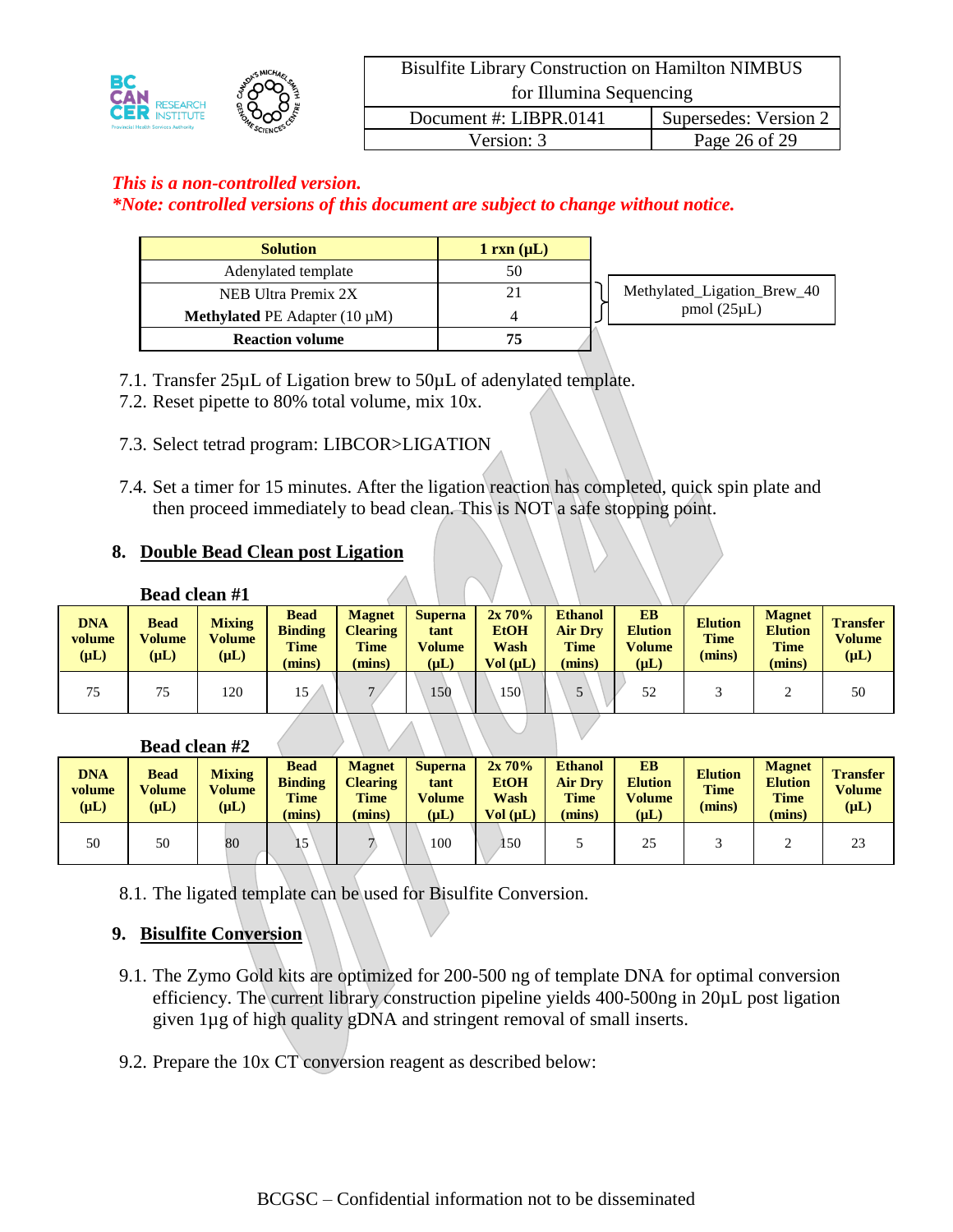

| <b>Solution</b>             | Volume (uL) |  |  |
|-----------------------------|-------------|--|--|
| Dried CT Conversion Reagent | ΝA          |  |  |
| Ultrapure water             | 900         |  |  |
| M-Dissolving Buffer         | 50          |  |  |
| <b>M-Dilution Buffer</b>    |             |  |  |

- 9.3. Mix prepared CT Conversion reagent with frequent vortexing or shaking for 15 minutes prior to taking an aliquot. Conversion reagent must be protected from light. Cover aliquots with foil or use light blocking tubes.
- 9.4. Prepared CT conversion reagent should be used immediately after preparation. If it is not being used immediately store the reagent at -20ºC for up to one month.
- 9.5. Pre-warm conversion reagent to 37ºC if using a previously frozen aliquot of the reagent. Double check the expiry date on the tube prior to use (one month expiry after preparation).
- 9.6. Transfer 130µL of prepared Bisulfite Conversion Reagent to each well containing up to 500 ng of template. Mix 10x, cover with a foil seal and then quick spin plate. Cover the plate with a tetrad incubation pad and incubate at 98ºC for 10 minutes, 64ºC for 2.5 hours and 4ºC for up to 20 hours. Enter '100' for reaction volume (maximum allowable) and select 'Y' for heated lid.

# **Tetrad Program: Run > LIBCORE > BSCONVER**

#### **10. Bisulfite Conversion Clean Up using Columns (EZ Methylation Gold Kit)**

- 10.1. Prepare M-Wash buffer as described on the bottle. Add 24mL of 100% ethanol to the 6mL **M-Wash Buffer** concentrate. Note that ethanol has been added to the bottle.
- 10.2. Place a column into a provided collection tube and add 600µL of **M-Binding buffer** to a Zymo-Spin TM IC column. Label columns with library name.
- 10.3. Pipette each bisulfite converted sample into a Zymo-SpinTM IC column containing the M-Binding Buffer. Close the cap and mix by inverting the column several times.
- 10.4. Centrifuge at full speed  $(>10,000 \text{ x g})$  for 30 seconds. Discard the flow-through.
- 10.5. Add 100μL of **M-Wash Buffer** to the column. Centrifuge at full speed for 1 minute. Discard the flow-through.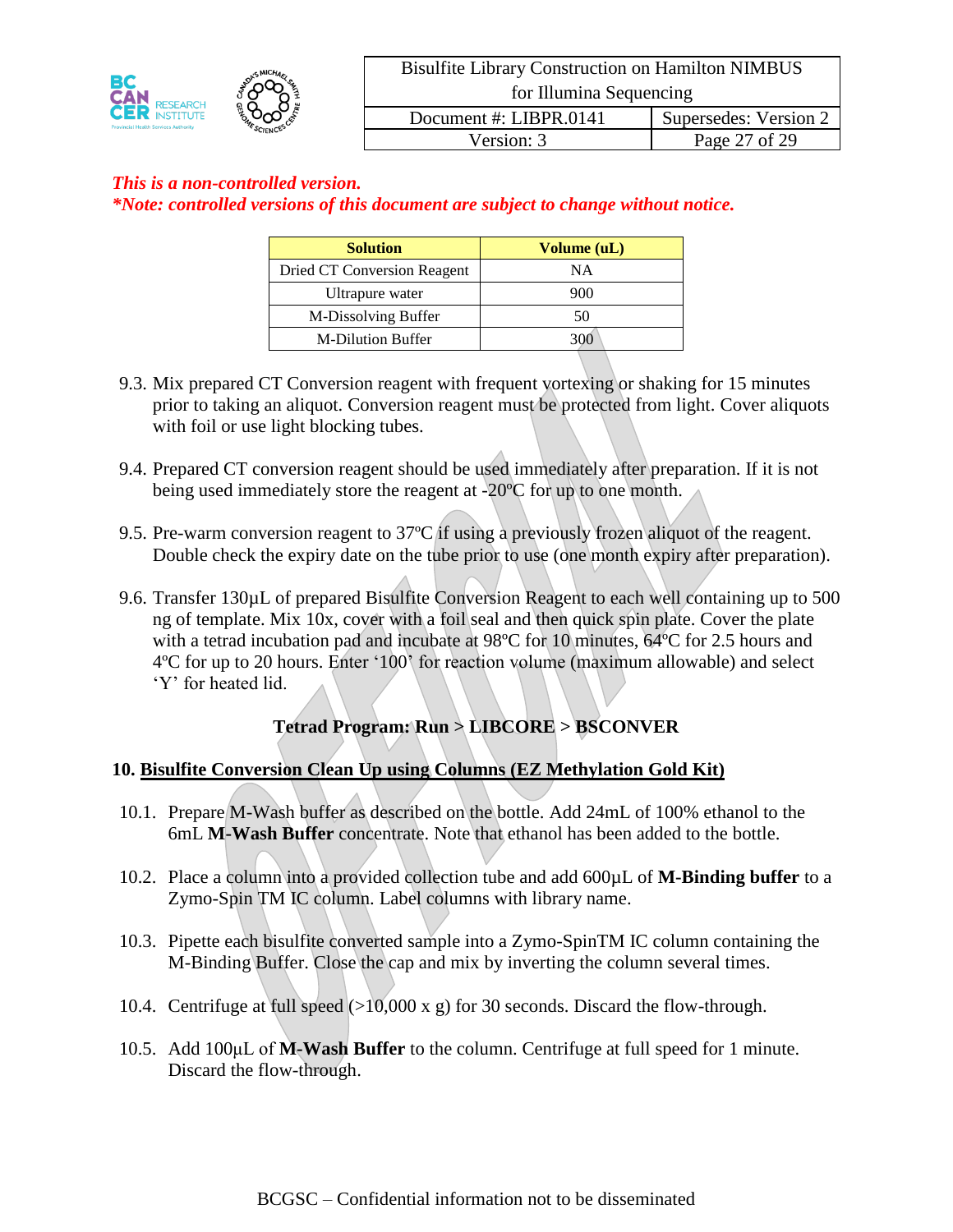- 10.6. Add 200μL of **M-Desulphonation Buffer** to the column and let stand at room temperature (20-30°C) for 15 minutes. Set a timer and do not go above the 15 minute incubation. After the incubation, centrifuge at full speed for 1 minute. Discard the flowthrough.
- 10.7. Add 200μL of **M-Wash Buffer** to the column. Centrifuge at full speed for 1 minute. Discard the flow-through. **Repeat the wash for a total of two washes.** Discard the flowthrough.
- 10.8. Place the column into a fresh 1.5mL micro-centrifuge tube. Add **22μL** of **M-Elution Buffer** directly to the column matrix. Centrifuge for 1 minute at full speed to elute the DNA.
- 10.9. Proceed to PCR enrichment or store samples at  $-20^{\circ}$ C for later use. For long-term storage, store at -80°C.

#### **11. Indexed PCR Amplification**

11.1. The volume requirement for 1 reaction set up is as follows:

| <b>Solution</b>                  | $1 \text{ rxn } (\mu L)$ |                              |
|----------------------------------|--------------------------|------------------------------|
| Bisulfite converted DNA          |                          |                              |
| KAPA 2X HiFi Ura+ Ready mix      |                          | Bisulfite Libconst iPCR Brew |
| PE PCR primer $1.0$ ( $25\mu$ M) |                          | (26µL)                       |
| Indexed PCR primer plate         |                          |                              |
| $(12.5 \mu M)$                   |                          |                              |

11.2. Remove EB contents from the designated PCR control well (from bisulfite conversion clean up plate) and replace it with 22μL of water.

## 11.3. Select tetrad program: **Run > LIBCOR > BS-5X**

## **PCR Parameters**